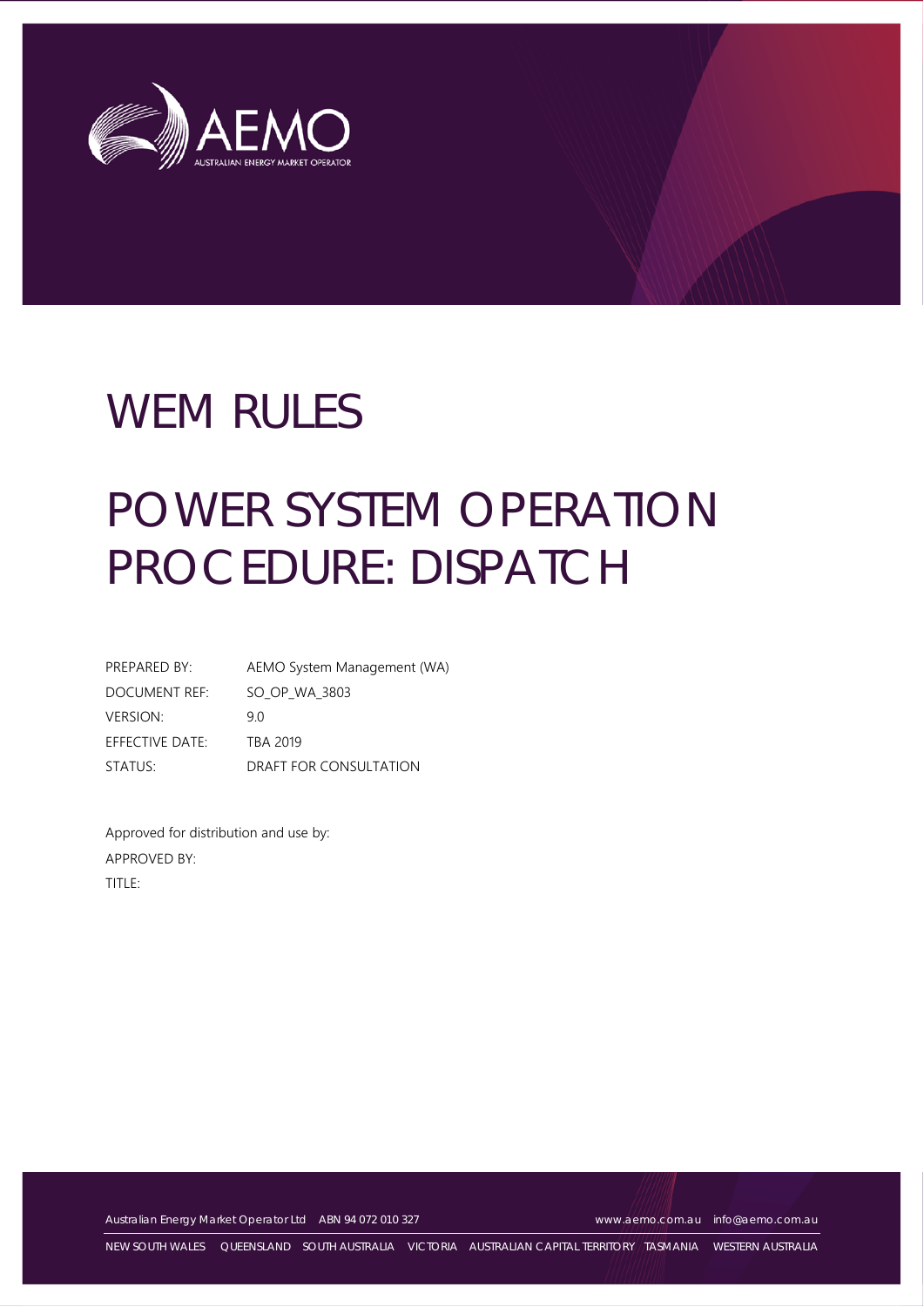

# **VERSION RELEASE HISTORY**

| Version        | <b>Effective Date</b>                       | <b>Summary of Changes</b>                                                                                   |
|----------------|---------------------------------------------|-------------------------------------------------------------------------------------------------------------|
|                | 21 September 2006                           | Power System Operation Procedure (Market Procedure) for Dispatch                                            |
| $\overline{c}$ | 30 September 2009                           | AEMO proposed amendments to this procedure resulting in publication of<br>Procedure Change Report PPCL 0013 |
| 3              | 5 January 2010                              | AEMO proposed amendments to this procedure resulting in publication of<br>Procedure Change Report PPCL 0014 |
| 4              | 4 March 2010                                | AEMO proposed amendments to this procedure resulting in publication of<br>Procedure Change Report PPCL 0015 |
| 5              | 28 June 2010                                | AEMO proposed amendments to this procedure resulting in publication of<br>Procedure Change Report PPCL 0018 |
| 6              | <b>Balancing Market</b><br>Commencement Day | Replacement of the Procedure resulting from Procedure Change Proposal<br><b>PPCL0021</b>                    |
| 7              | 5 March 2014                                | AEMO proposed amendments to this procedure as a result of Procedure<br>Change Proposal PPCL0027             |
| 8              | 1 October 2017                              | Update to Procedure resulting from Procedure Change Proposal AEPC_2017_10                                   |
| 9              | TBA 2019                                    | Update to Procedure resulting from Procedure Change Proposal<br>AEPC 2019 04                                |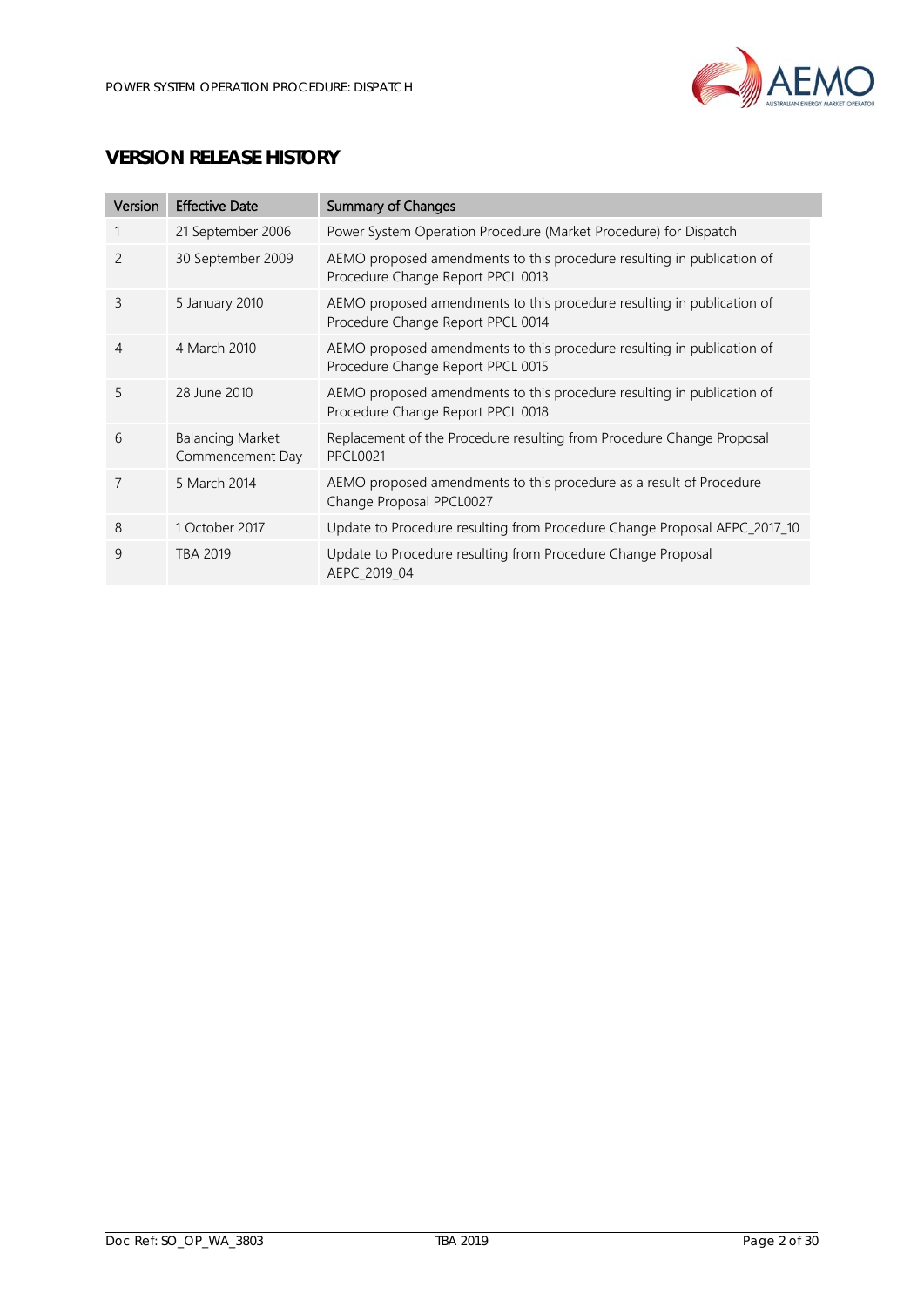

# **CONTENTS**

| 1.           | PROCEDURE OVERVIEW                                                                                       | 5                |
|--------------|----------------------------------------------------------------------------------------------------------|------------------|
| 1.1.         | Relationship with the Wholesale Electricity Market Rules                                                 | 5                |
| 1.2.         | Interpretation                                                                                           | 5                |
| 1.3.         | Purpose and application of this Procedure                                                                | 5                |
| 1.4.         | Associated documents                                                                                     | 8                |
| 2.           | MANAGEMENT OF DISPATCH INFORMATION AND DISPATCH CRITERIA                                                 | 8                |
| 2.1.         | Management of Dispatch Information                                                                       | 8                |
| 2.2.         | Dispatch Criteria                                                                                        | 8                |
| 3.           | SCHEDULING AND DISPATCH OF THE BALANCING PORTFOLIO                                                       | 9                |
| 4.           | PRE-GATE CLOSURE                                                                                         | $\boldsymbol{9}$ |
| 4.1.         | Pre-Dispatch plan                                                                                        | 9                |
| 4.2.         | Constraints used in the pre-Dispatch Plan                                                                | 10               |
| 4.3.         | Load forecasts                                                                                           | 10               |
| 4.4.         | [Blank]                                                                                                  | 11               |
| 4.5.         | Forecasts of Non-Scheduled Generators                                                                    | 11               |
| 4.6.         | Forecasts of Ancillary Services demand                                                                   | 12               |
| 4.7.         | Updating the Dispatch Plan                                                                               | 12               |
| 4.8.         | Demand Side Programmes                                                                                   | 12               |
| 4.9.         | [Blank]                                                                                                  | 13               |
| 4.10.        | [Blank]                                                                                                  | 13               |
| 4.11.        | Pre-issuing of Dispatch Instructions                                                                     | 13               |
| 5.           | POST GATE CLOSURE                                                                                        | 14               |
| 5.1.         | [Blank]                                                                                                  | 14               |
| 5.2.         | Commitment and de-commitment of generating Facilities                                                    | 14               |
| 5.3.         | Creation of Dispatch Instructions and Dispatch Orders                                                    | 14               |
| 5.4.         | Creation of Operating Instructions                                                                       | 16               |
| 5.5.         | Issuing of Dispatch Instructions and Dispatch Orders                                                     | 17               |
| 5.6.         | Response to Dispatch Instructions and Dispatch Orders                                                    | 18               |
| 5.7.<br>5.8. | Issuing of and response to Operating Instructions<br>Dispatch of generating Facility for system security | 19<br>20         |
| 5.9.         | Activation of Load Following Ancillary Service                                                           | 20               |
| 6.           | <b>TRADING INTERVAL</b>                                                                                  | 20               |
| 6.1.         | Real-time monitoring during a Trading Interval                                                           | 20               |
| 6.2.         | Formulation and issuing of intermediate Dispatch Instructions and Dispatch Orders                        | 21               |
| 6.3.         | Constrained operation of a Non-Scheduled Generator                                                       | 22               |
| 6.4.         | Voltage control                                                                                          | 22               |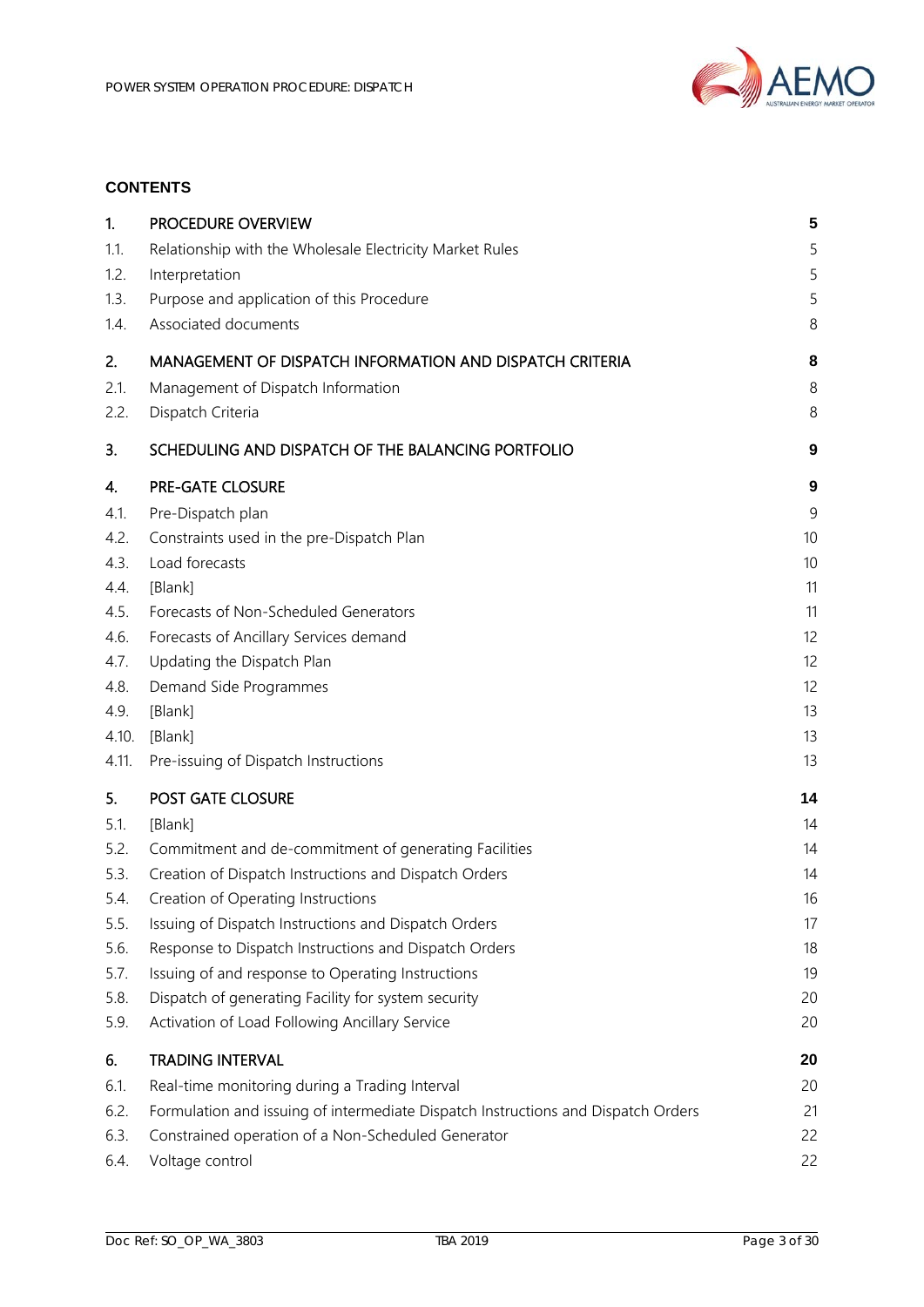| 7.   | DISPATCH SETTLEMENT DATA                                                                    | 22 |
|------|---------------------------------------------------------------------------------------------|----|
| 7.1. | Introduction                                                                                | 22 |
| 7.2. | Quantification of Constrained off Quantities                                                | 22 |
| 7.3. | Calculation of Spinning Reserve Response Quantities                                         | 23 |
| 7.4. | Calculation of Load Rejection Reserve Response Quantities                                   | 24 |
| 7.5. | SOI Quantity, EOI Quantity and Relevant Dispatch Quantity estimates                         | 25 |
| 7.6. | Demand Side Programme curtailment request                                                   | 26 |
| 8.   | ADMINISTRATION AND REPORTING IN RELATION TO SYNERGY                                         | 26 |
| 8.1. | Limitation of requirements for Synergy                                                      | 26 |
| 8.2. | Reporting in relation to Synergy's WEM Rules obligations                                    | 26 |
| 8.3. | Appointment of Representative                                                               | 27 |
| 8.4. | Keeping of Records                                                                          | 27 |
| 8.5. | Failure to Agree on an issue within the Procedure                                           | 27 |
| 9.   | EXEMPTIONS TO COMMITMENT AND DE-COMMITMENT NOTIFICATION REQUIREMENTS                        | 28 |
| 9.1. | Application for exemption from a Market Participant with a distribution connected Scheduled |    |
|      | Generator                                                                                   | 28 |
| 9.2. | AEMO's assessment of the application                                                        | 28 |
| 9.3. | AEMO's determination                                                                        | 29 |
| 9.4. | Revocation of an exemption                                                                  | 29 |
| 9.5. | List of exempt distribution connected Scheduled Generators                                  | 30 |

# **TABLES**

| Table 1 Defined Terms          |  |
|--------------------------------|--|
| Table 2 Background information |  |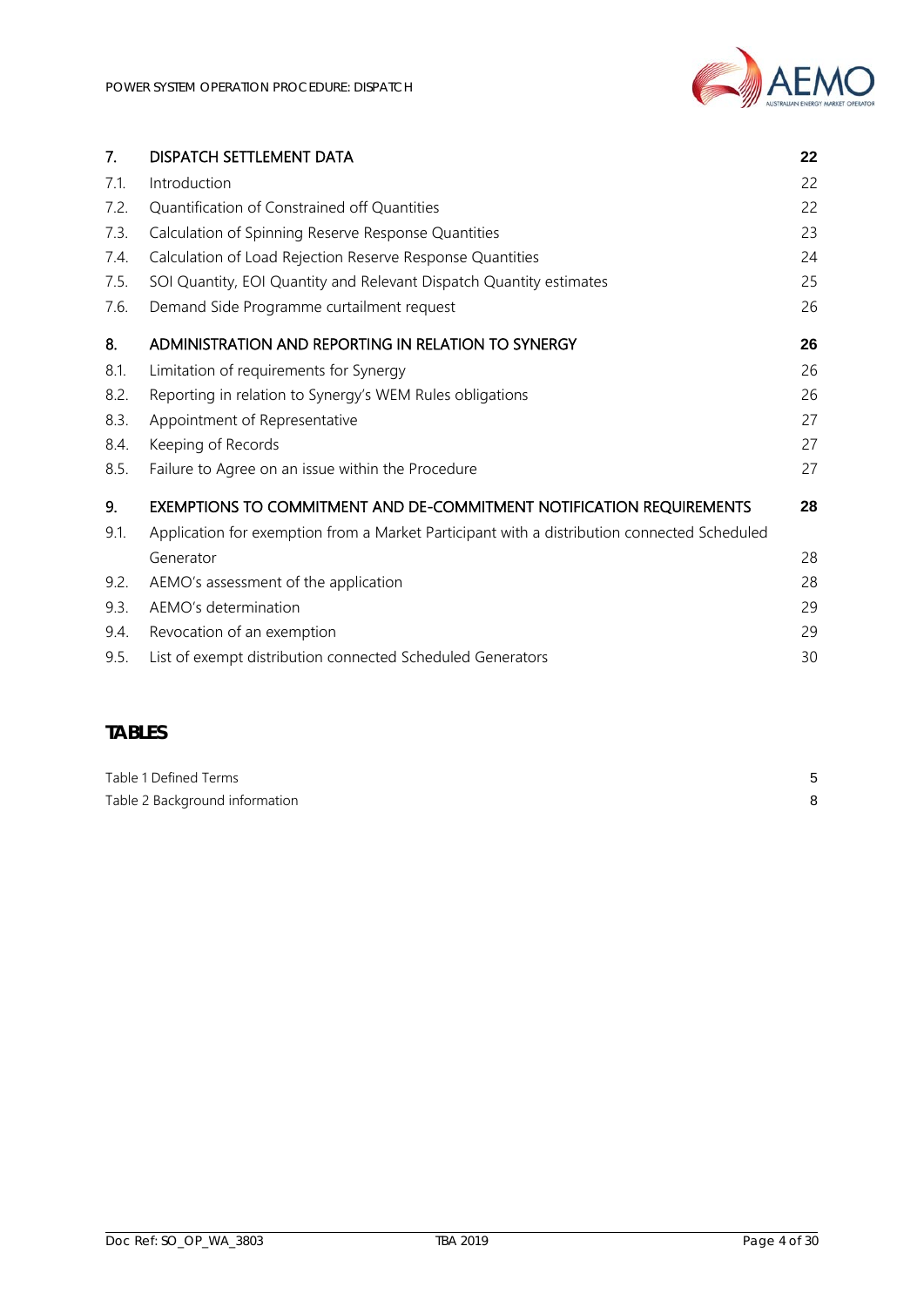

### <span id="page-4-0"></span>**1. PROCEDURE OVERVIEW**

#### <span id="page-4-1"></span>**1.1. Relationship with the Wholesale Electricity Market Rules**

- 1.1.1. This Power System Operation Procedure (PSOP): Dispatch (Procedure) has been developed in accordance with the Wholesale Electricity Market Rules (WEM Rules), as described in step [1.3](#page-4-3) below.
- 1.1.2. References to particular WEM Rules within the Procedure in bold and square brackets [Clause XX] are included for convenience only and are not part of this Procedure.

#### <span id="page-4-2"></span>**1.2. Interpretation**

- 1.2.1. In this Procedure:
	- (a) terms that are capitalised, but not defined, have the meaning given in the WEM Rules;
	- (b) to the extent that this Procedure is inconsistent with the WEM Rules, the WEM Rules prevail to the extent of the inconsistency;
	- (c) a reference to the WEM Rules, or Market Procedures, includes any associated forms required or contemplated by the WEM Rules or Market Procedures; and
	- (d) words expressed in the singular include the plural and vice versa; and
	- (e) unless the context requires otherwise, references to AEMO include AEMO in its System Management capacity.
- 1.2.2. In addition, the following defined terms have the meaning given in [Table 1.](#page-4-4)

<span id="page-4-4"></span>

| Term                                           | Definition                                                                                                                                                                                                                                                                                           |
|------------------------------------------------|------------------------------------------------------------------------------------------------------------------------------------------------------------------------------------------------------------------------------------------------------------------------------------------------------|
| Automatic Generation Control<br>or AGC         | Equipment operated by AEMO, which sends signals to generating facilities<br>participating in the AGC scheme to automatically adjust their output in order to<br>maintain frequency or restore frequency to within the SWIS Operating Standard.<br>In the WEM, AGC may also be utilised for dispatch. |
| Backup Load Following Service<br>(Backup LFAS) | LFAS provided in accordance with clause 7B.4.1 of the WEM Rules.                                                                                                                                                                                                                                     |

#### <span id="page-4-3"></span>**1.3. Purpose and application of this Procedure**

- <span id="page-4-5"></span>1.3.1. The purpose of this Procedure is to describe:
	- (a) the process AEMO follows to grant permission to put a Scheduled Generator holding Capacity Credits into a state where it will take more than four hours to resynchonrise, in accordance with clause 3.21B of the WEM Rules [Clause 3.21B.8], which is detailed in ste[p 5.2;](#page-13-2)
	- (b) the format and method, which is detailed in step [4.5,](#page-10-1) by which each Market Generator must provide to AEMO, for each of its Intermittent Generators with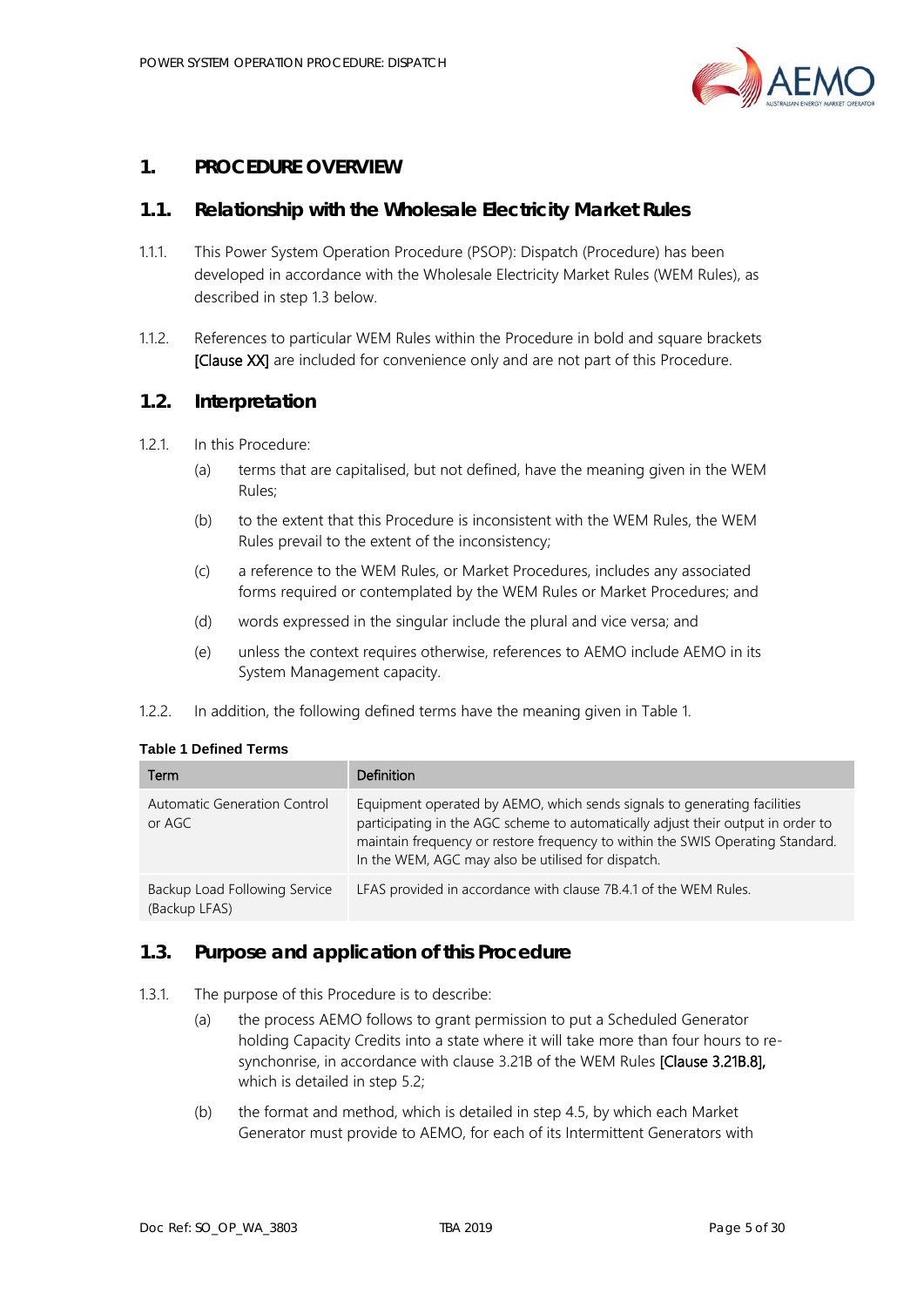

capacity exceeding 10MW, its most current forecast of the MWh energy output of the Intermittent Generator for each Trading Interval of the specified period [Clause 7.2.5];

- (c) the procedure for Market Participants who have been assigned DSM Capacity Credits to provide AEMO with their consumption information [Clauses 7.6.10 and 7.6.10A], which is detailed in step [4.8.1;](#page-11-3) and
- (d) the procedure to be followed when scheduling and issuing Operating Instructions to dispatch Registered Facilities covered by any Ancillary Services Contract in a form sufficient for audits and investigation under the WEM Rules [Clause 7.6.13], which is detailed in step[s 5.3.5,](#page-14-0) [5.4](#page-15-0) and [5.7;](#page-18-0)
- (e) the format and time resolution for the provision of specified data to be provided by Synergy to AEMO with respect to the scheduling of Stand Alone Facilities for Ancillary Services and the scheduling of Facilities in the Balancing Portfolio generally [Clause 7.6A.2(a)], which is detailed in step [3;](#page-8-0)
- (f) the format and time resolution for the provision of data by AEMO to Synergy with respect to the scheduling of Stand Alone Facilities for Ancillary Services and the scheduling of Facilities in the Balancing Portfolio generally [Clauses 7.6A.2(b) and 7.6A.2(c)], which is detailed in step [3;](#page-8-0)
- (g) the procedures AEMO and Synergy must follow to comply with this clause 7.6A of the WEM Rules, including the process to follow in developing the confidential procedure, developed by AEMO in consultation with Synergy, relating to Synergy's commercially sensitive information exchanged in accordance with clause 7.6A of the WEM Rules [Clause 7.6A.7 and 7.6A.8], which is detailed in steps [3,](#page-8-0) [4.3,](#page-9-1) [4.7,](#page-11-1) and [8.](#page-25-1)
- (h) the process for selecting Demand Side Programmes from the Non-Balancing Dispatch Merit Order [Clause 7.7.4A], which is detailed in step [5.3.7;](#page-14-1)
- (i) the procedure for AEMO to estimate the maximum amount of sent out energy, in MWh, which each Non-Scheduled Generator, by Trading Interval, would have supplied in the Trading Interval had a Dispatch Instruction not been issued [Clauses 7.7.5A(a), 7.7.5A(b), 7.7.5A(c) and 7.7.5B], which is detailed in step [7.2;](#page-21-4)
- (j) the procedure for AEMO to estimate the decrease in the output (in MWh) of each of Synergy's Non-Scheduled Generators as a result of an instruction from System Management to deviate from the Dispatch Plan or change their commitment or output in accordance with clause 7.6A.3(a) of the WEM Rules [Clauses 7.7.5A(d) and 7.13.1C(e)], which are detailed in step [7.2.](#page-21-4)
- (k) the information that must be provided by a Market Participant to AEMO for each of its Non-Scheduled Generators to enable an estimation of the Facility's output by AEMO [Clauses 7.7.5A and 7.7.5C], which are detailed in step [4.5;](#page-10-1)
- (l) the procedure to be followed by AEMO and Market Participants in forming, issuing, recording, receiving, confirming and responding to Dispatch Instructions and Operating Instructions [Clause 7.7.9], which is detailed in steps [5.3,](#page-13-3) [5.4,](#page-15-0) [5.5,](#page-16-0) [5.6](#page-17-0) and [5.7;](#page-18-0)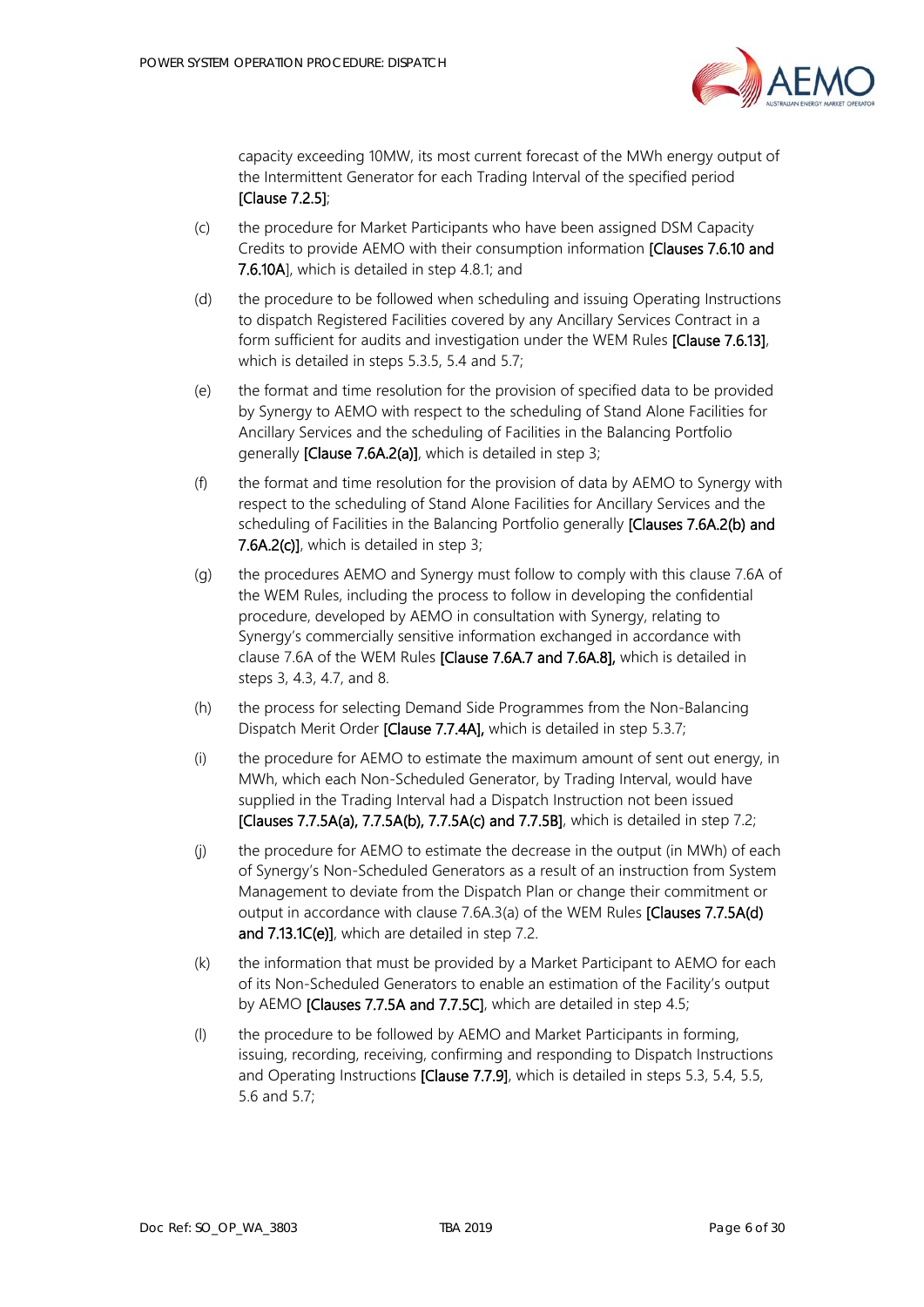

- (m) the procedure to be followed by AEMO in determining the quantities described under clause 7.7.5A(a) of the WEM Rules [Clause 7.7.9], which is detailed in step [7.2;](#page-21-4)
- (n) the following processes, detailed in ste[p 9,](#page-27-0) to be used [Clause 7.9.19]:
	- (i) for applications under clause 7.9.13 of the WEM Rules for exemption from the requirements of clauses 7.9.1 and 7.9.5 of the WEM Rules;
	- (ii) by AEMO in determining, under clause 7.9.14 of the WEM Rules, whether or not to grant an exemption;
	- (iii) by AEMO in determining whether or not to revoke an exemption under clause 7.9.17 of the WEM Rules;
	- (iv) for notification of any exemptions granted or revoked by AEMO in relation to applications under clause 7.9.13 of the WEM Rules; and
	- (v) for publishing and maintaining on the Market Web Site any information and details with respect to exemptions in relation to applications under clause 7.9.13 of the WEM Rules;
- (o) the procedure for calculating the Load Rejection Reserve Response Quantity and the Spinning Reserve Response Quantity by Trading Interval [Clause 7.13.1(eD)], which is detailed in step[s 7.3](#page-22-0) and [7.4;](#page-23-0)
- (p) the procedure to be followed by Rule Participants in providing settlement and monitoring data to AEMO **[Clause 7.13.3]**, which is detailed in steps [4,](#page-8-1) [6](#page-19-2) an[d 7;](#page-21-2)
- (q) the procedure for determining an estimate for each Trading Interval in the Trading Day the following items [Clauses 7A.3.7 and 7A.3.7] which are detailed in step [7.5:](#page-24-0)
	- (i) the SOI Quantity for each Balancing Facility;
	- (ii) the EOI Quantity for each Balancing Facility; and
	- (iii) the Relevant Dispatch Quantity at the end of the Trading Interval;
- (r) the procedure for determining forecasts of the Relevant Dispatch Quantity and EOI Quantity for Non-Scheduled Generators for each future Trading Interval in the Balancing Horizon [Clause 7A.3.15], which are detailed in steps [4.3](#page-9-1) and [1.1](#page-10-1) respectively; and
- (s) the procedure for determining the Forecast Upwards LFAS Quantity and Forecast Downwards LFAS Quantity for each Trading Interval in the next Trading Day [Clause 7B.1.4], which is detailed in ste[p 4.3.](#page-9-1)
- 1.3.2. This Procedure applies to:
	- (a) AEMO in its general dispatch obligations and those relating to scheduling the Synergy Balancing Portfolio;
	- (b) Rule Participants in complying with the provision of information required for dispatch as described in step [1.3.1;](#page-4-5) and
	- (c) Market Participants in respect to the operation of their Facilities.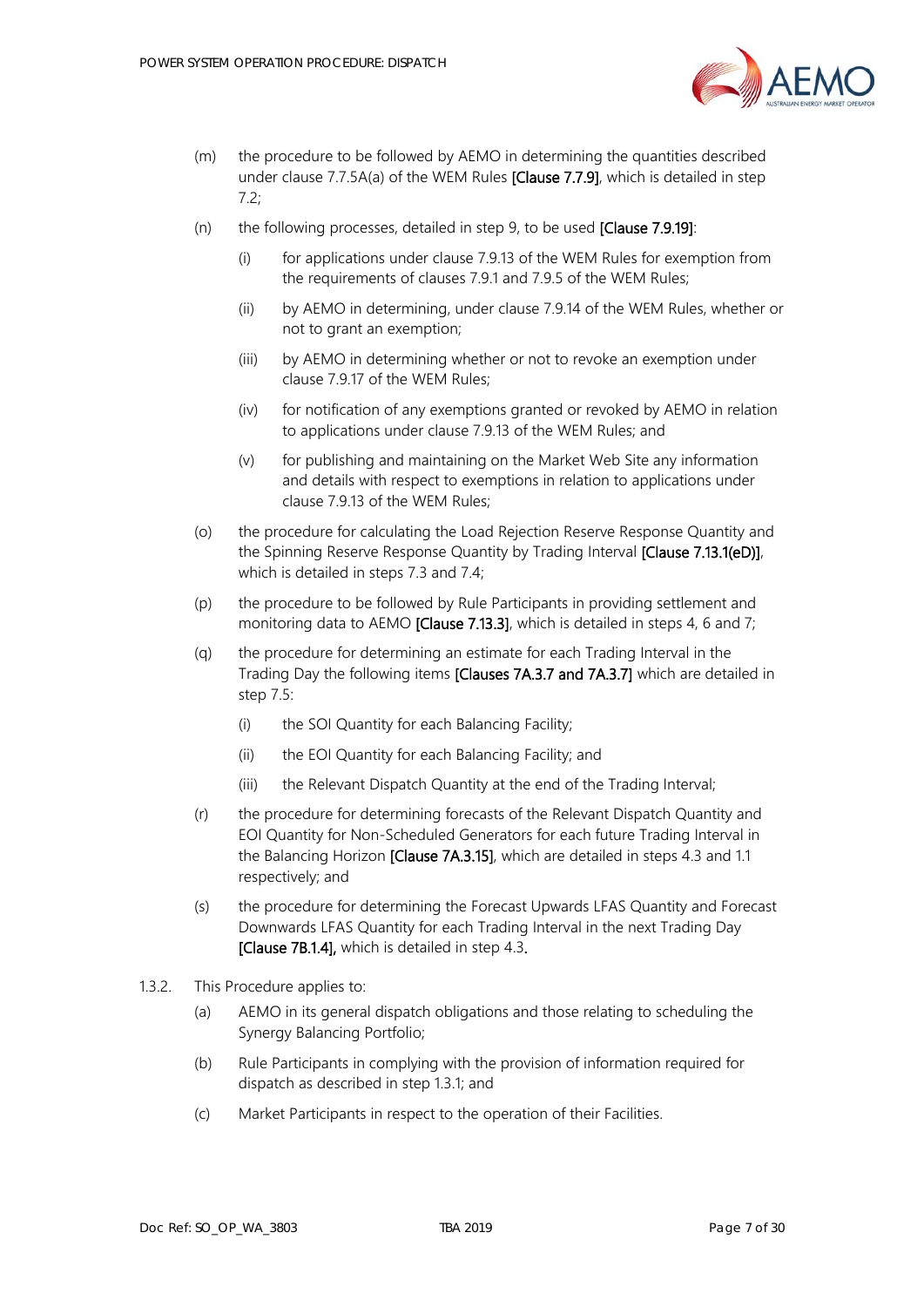

# <span id="page-7-0"></span>**1.4. Associated documents**

| 1.4.1 | The documents in Table 2 provide background information to this Procedure. |  |  |
|-------|----------------------------------------------------------------------------|--|--|
|       |                                                                            |  |  |

| rapic z Background michmanom |                                                                        |                 |  |  |
|------------------------------|------------------------------------------------------------------------|-----------------|--|--|
| Reference                    | <b>Title</b>                                                           | Location        |  |  |
| SO_OP_WA_3805                | IMS Interface Market Procedure - Network<br>Operators and AEMO         | Market Web Site |  |  |
|                              | <b>PSOP: Ancillary Services</b>                                        |                 |  |  |
| SO_OP_WA_3801                | <b>PSOP: Commissioning Tests</b>                                       | Market Web Site |  |  |
| SO_OP_WA_3802                | <b>PSOP: Communications and Control Systems</b>                        | Market Web Site |  |  |
| SO OP WA 3803                | <b>PSOP: Facility Outages</b>                                          | Market Web Site |  |  |
| SO OP WA 3806                | PSOP: Medium Term Projected Assessment of<br>System Adequacy (MT PASA) | Market Web Site |  |  |
| SO_OP_WA_3807                | PSOP: Network Modelling Data                                           | Market Web Site |  |  |
| SO_OP_WA_3808                | PSOP: Power System Security                                            | Market Web Site |  |  |
| SO_OP_WA_3809                | PSOP: Short Term Projected Assessment of System<br>Adequacy (ST PASA)  | Market Web Site |  |  |

<span id="page-7-4"></span>**Table 2 Background information**

# <span id="page-7-1"></span>**2. MANAGEMENT OF DISPATCH INFORMATION AND DISPATCH CRITERIA**

### <span id="page-7-2"></span>**2.1. Management of Dispatch Information**

- 2.1.1. AEMO must maintain all necessary data needed to carry out the following processes:
	- (a) preparing the information necessary for the Scheduling Day;
	- (b) planning for dispatch;
	- (c) issuing Dispatch Advisories;
	- (d) issuing Dispatch Instructions, Operating Instructions and Dispatch Orders; and
	- (e) preparing the ex-post settlement and monitoring data.

### <span id="page-7-3"></span>**2.2. Dispatch Criteria**

- 2.2.1. When scheduling and dispatching Market Participants' Facilities, AEMO must at all times seek to meet the criteria described in clause 7.6.1 of the WEM Rules.
- 2.2.2. The criteria are, in order of priority:
	- (a) to enable operation of the SWIS within the Technical Envelope parameters appropriate for the applicable SWIS Operating State;
	- (b) to minimise involuntary load shedding on the SWIS; and
	- (c) to maintain Ancillary Services to meet the Ancillary Services standards appropriate for the applicable SWIS Operating State.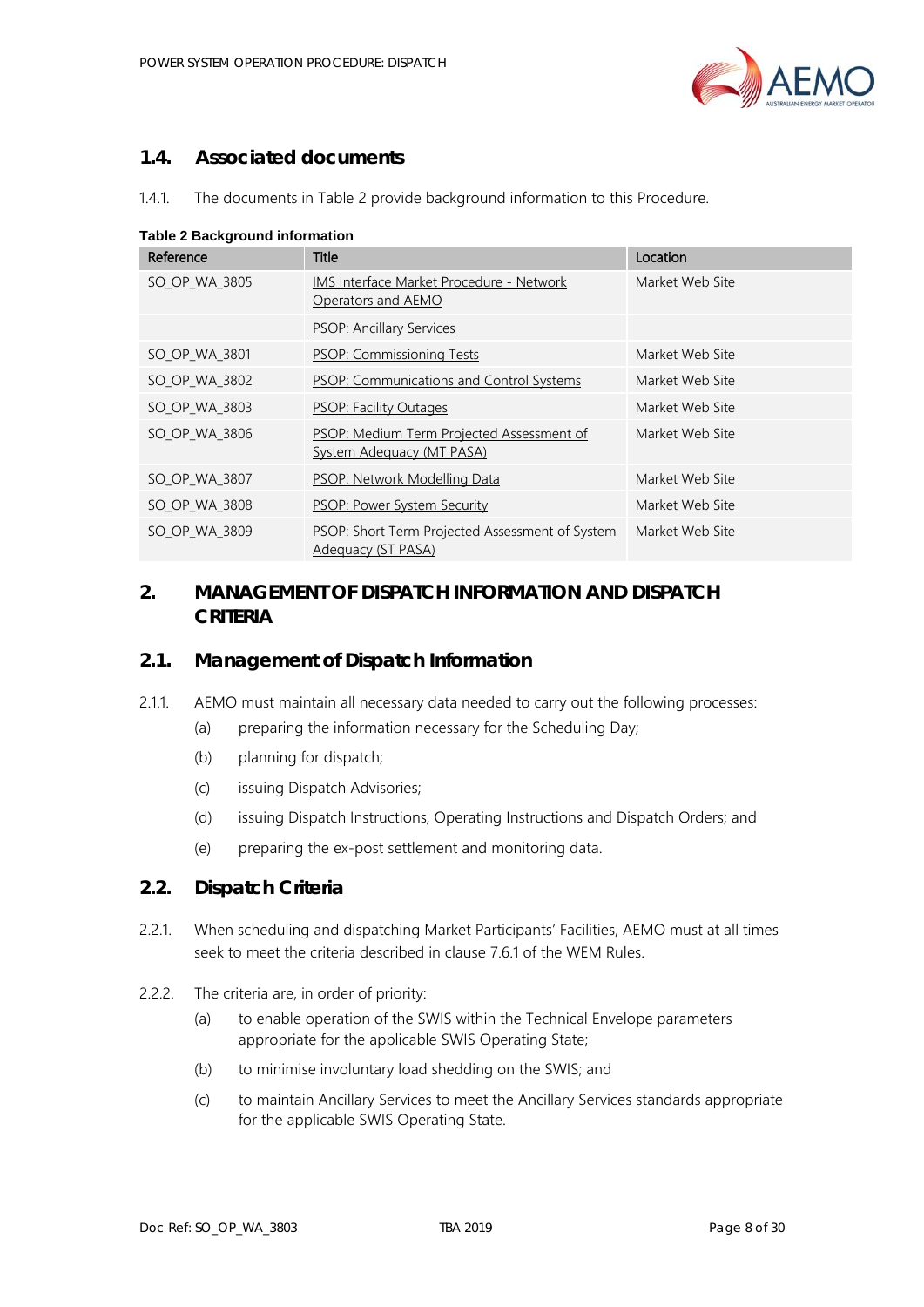

2.2.3. For the avoidance of doubt, satisfying the Dispatch Criteria will always take precedence over other dispatch rules such as adherence to the Balancing Merit Order.

# <span id="page-8-0"></span>**3. SCHEDULING AND DISPATCH OF THE BALANCING PORTFOLIO**

- 3.1.1. AEMO's and Synergy's obligations for scheduling and dispatching the Facilities of the Balancing Portfolio are set out in clause 7.6A of the WEM Rules.
- <span id="page-8-5"></span>3.1.2. Synergy must provide AEMO with a set of dispatch guidelines for its Facilities comprising the Balancing Portfolio in a form agreed between Synergy and AEMO [Clause 7.6A.2(a)].
- 3.1.3. Synergy must update the Balancing Portfolio dispatch guidelines at least once every month and advise AEMO of the date and time from which the updated guidelines are to take effect [Clause 7.6A.2(a)].
- 3.1.4. AEMO must prepare, in a form agreed between Synergy and AEMO, covering each Trading Interval in the relevant Trading Day [Clause 7.6A.2(c)]:
	- (a) a Dispatch Plan for each Facility in the Balancing Portfolio; and
	- (b) a forecast of the detailed Ancillary Services required from each Facility in the Balancing Portfolio and Ancillary Services from each Stand Alone Facility.
- 3.1.5. Communication of, and consultation in relation to, the information referred to in clause 7.6A.2(c) of the WEM Rules must normally be by means of an electronic interface. Synergy and AEMO may communicate by other means where necessary provided that all communications create, or are subsequently verified by, an electronic record.

### <span id="page-8-1"></span>**4. PRE-GATE CLOSURE**

### <span id="page-8-2"></span>**4.1. Pre-Dispatch plan**

- <span id="page-8-3"></span>4.1.1. AEMO must produce, and update as required, a pre-Dispatch Plan covering all periods in the Balancing Horizon.
- 4.1.2. The pre-Dispatch Plan referred to in step [4.1.1](#page-8-3) must, where practicable, be produced using a mathematical program based on the same formulation used to create Dispatch Instructions (refer step [5.3](#page-13-3) below).
- <span id="page-8-4"></span>4.1.3. Upon determining a Forecast BMO, AEMO must formulate any constraints necessary to maintain Power System Security and use those constraints when producing the pre-Dispatch Plan referred to in step [4.1.1.](#page-8-3)
- 4.1.4. AEMO must report any pre-dispatch constraints binding, and any pre-dispatch constraints violated, via Dispatch Advisory notices as described in section [5.9](#page-19-1) of this Procedure. In addition if it is expected that a Dispatch Instruction will be issued to a Non-Balancing Facility or a Demand Side Programme within the next 24 hours, a Dispatch Advisory must be issued [Clauses 7.11.5(j) and (k)].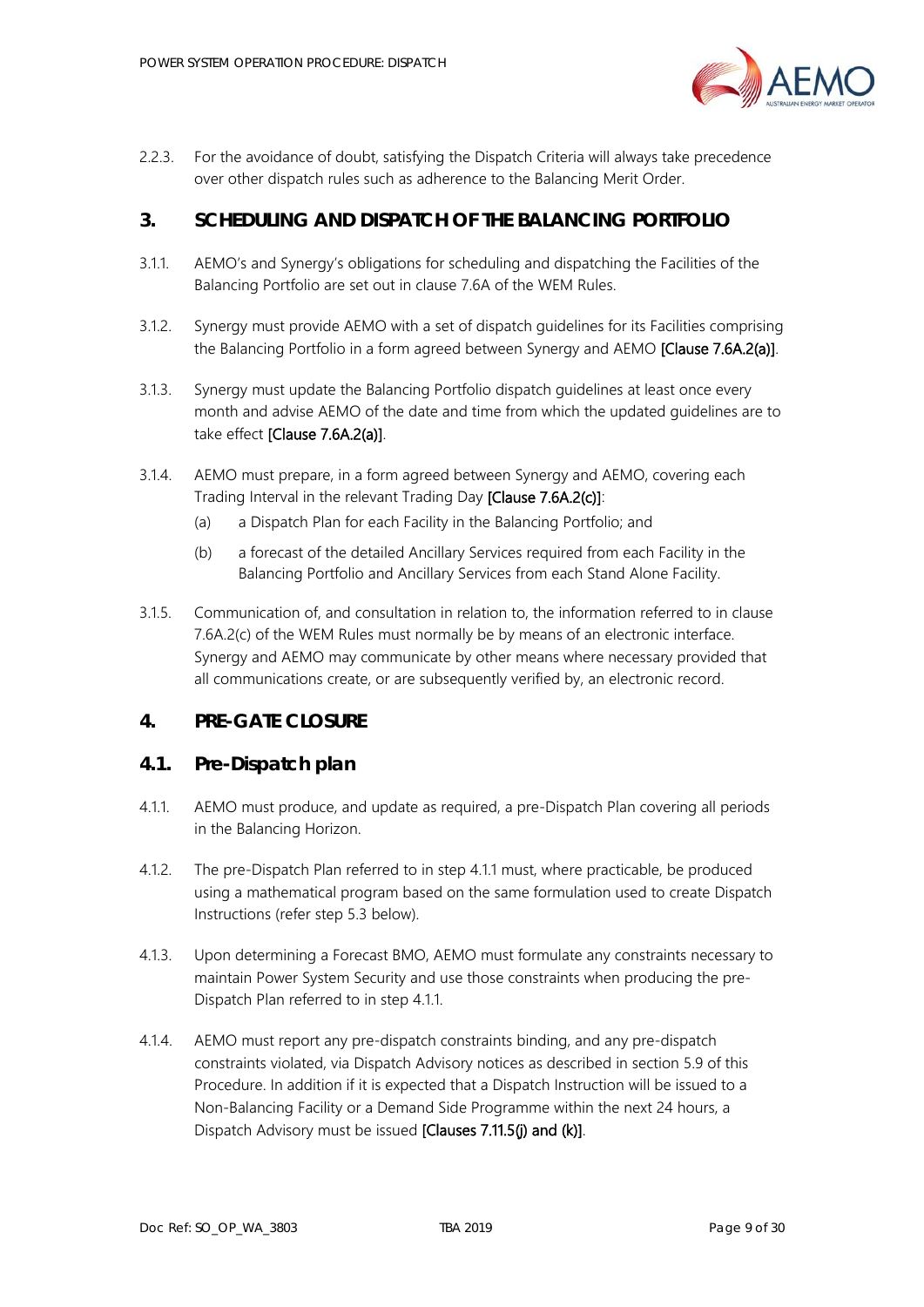

4.1.5. AEMO may communicate warnings to individual Market Participants if it detects significant discrepancies between Standing Data Equipment Limits and the pre-Dispatch Plan.

# <span id="page-9-0"></span>**4.2. Constraints used in the pre-Dispatch Plan**

- 4.2.1. The constraints referred to in step [4.1.3](#page-8-4) may include, as appropriate, constraints to ensure any one or more of the following:
	- (a) maintenance of Ancillary Services standards;
	- (b) appropriate use of contracted services, including Dispatch Support Services and Network Control Services;
	- (c) maintenance of the Ready Reserve Standard;
	- (d) adherence to Equipment Limits, but only to the extent that those limits are not inconsistent with the dispatch of Balancing Facilities that, but for the Equipment Limits, would be dispatched under clause 7.6.1C of the WEM Rules;
	- (e) maintenance of overall system security; and
	- (f) appropriate management of fuel, if and to the extent that AEMO is required to manage such constraints during a fuel supply emergency.

#### <span id="page-9-1"></span>**4.3. Load forecasts**

- <span id="page-9-2"></span>4.3.1. AEMO must, by 8:30 AM on the Scheduling Day associated with a Trading Day, determine and provide Synergy with a forecast of total system demand for the Trading Day [Clause 7.6A.2(b)].
- 4.3.2. Forecasts of total system demand in relation to step [4.3.1](#page-9-2) must separately itemise, for each Trading Interval in the Trading Day, the following quantities, Loss Factor adjusted to the Reference Node:
	- (a) Forecast SWIS system load, in MW, at the end of the Trading Interval; and
	- (b) Forecast total energy output, in MWh, over the Trading Interval.
- 4.3.3. The SWIS system load must be calculated as the combined energy (or power) exported from all generating facilities connected to each Network Operator's networks, as measured at the generating Facility's connection points, Loss Factor adjusted to the Reference Node.
- 4.3.4. The forecast in step [4.3.1](#page-9-2) must be provided to Synergy through AEMO's market system or any other medium agreed between AEMO and Synergy.
- <span id="page-9-3"></span>4.3.5. AEMO must, by 7:30 AM on the Scheduling Day associated with a Trading Day, determine a Load Forecast for the Trading Day [Clause 7.2.1].
- 4.3.6. When determining forecast quantities in step [4.3.1](#page-9-2) or step [4.3.5,](#page-9-3) AEMO must, where practicable, utilise the most recent information available to it.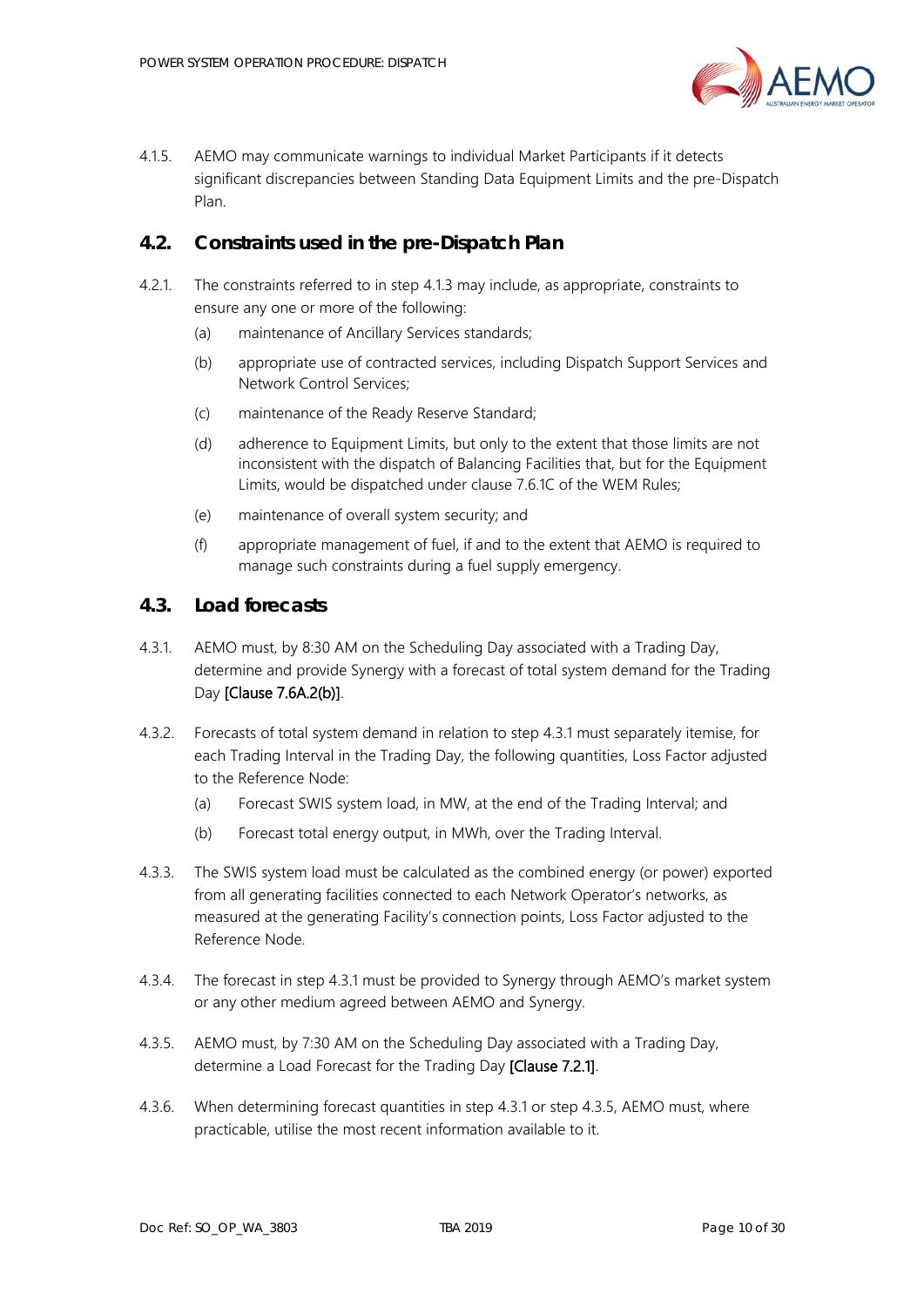

- 4.3.7. AEMO must, for each future Trading Interval in the Balancing Horizon, determine a forecast of the Relevant Dispatch Quantity. AEMO must, each time it has new information on which to determine these quantities, update these forecasts, but is not required to do so more than once per Trading Interval [Clause 7A.3.15].
- 4.3.8. AEMO must, by 12:00 PM on the Scheduling Day, determine the Forecast Upwards LFAS Quantity and the Forecast Downwards LFAS Quantity for each Trading Interval in the next Trading Day [Clause 7B.1.4].
- 4.3.9. The Forecast Upwards LFAS Quantity and the Forecast Downwards LFAS Quantity will be forecast by adjusting the requirements specified in the Ancillary Service report to account for forecast conditions of Load and Non-Scheduled Generators available to AEMO on the Scheduling Day.
- 4.3.10. The LFAS Quantity may be further adjusted to account for approved Commissioning Tests.

# <span id="page-10-0"></span>**4.4. [Blank]**

### <span id="page-10-1"></span>**4.5. Forecasts of Non-Scheduled Generators**

- <span id="page-10-2"></span>4.5.1. Unless otherwise directed by AEMO, each Market Generator must provide, for each of its Intermittent Generators with a maximum output capacity exceeding 10 MW, the data specified in clause 7.2.5 of the WEM Rules.
- 4.5.2. A Market Generator must provide the forecast information referred to in step [4.5.1](#page-10-2) via the interface to AEMO's market system unless an alternative medium is agreed between AEMO and the Market Generator.
- <span id="page-10-3"></span>4.5.3. Where so required by AEMO, each Market Generator must provide, for each of its Non-Scheduled Generators, modelling data specified in clauses 7.7.5A and 7.7.5C of the WEM Rules to allow AEMO to forecast the output of that Non-Scheduled Generator. This should be done via the System Management IT system.
- 4.5.4. The modelling data provided in step [4.5.3](#page-10-3) must include, but is not necessarily limited to, identification of the main independent variables affecting output and the function relating those variables to output. All modelling data shall be provided on, or be sufficient to allow conversion to, a sent-out basis.
- 4.5.5. Where AEMO is required to determine a forecast of the output of a Non-Scheduled Generator:
	- (a) AEMO may utilise a forecast of sent-out energy for the Non-Scheduled Generator provided by the Market Generator in a Balancing Submission;
	- (b) where AEMO considers that a forecast of sent-out energy received for a Non-Scheduled Generator is not reflective of the level of output actually occurring or likely to occur, AEMO may estimate the expected Non-Scheduled Generator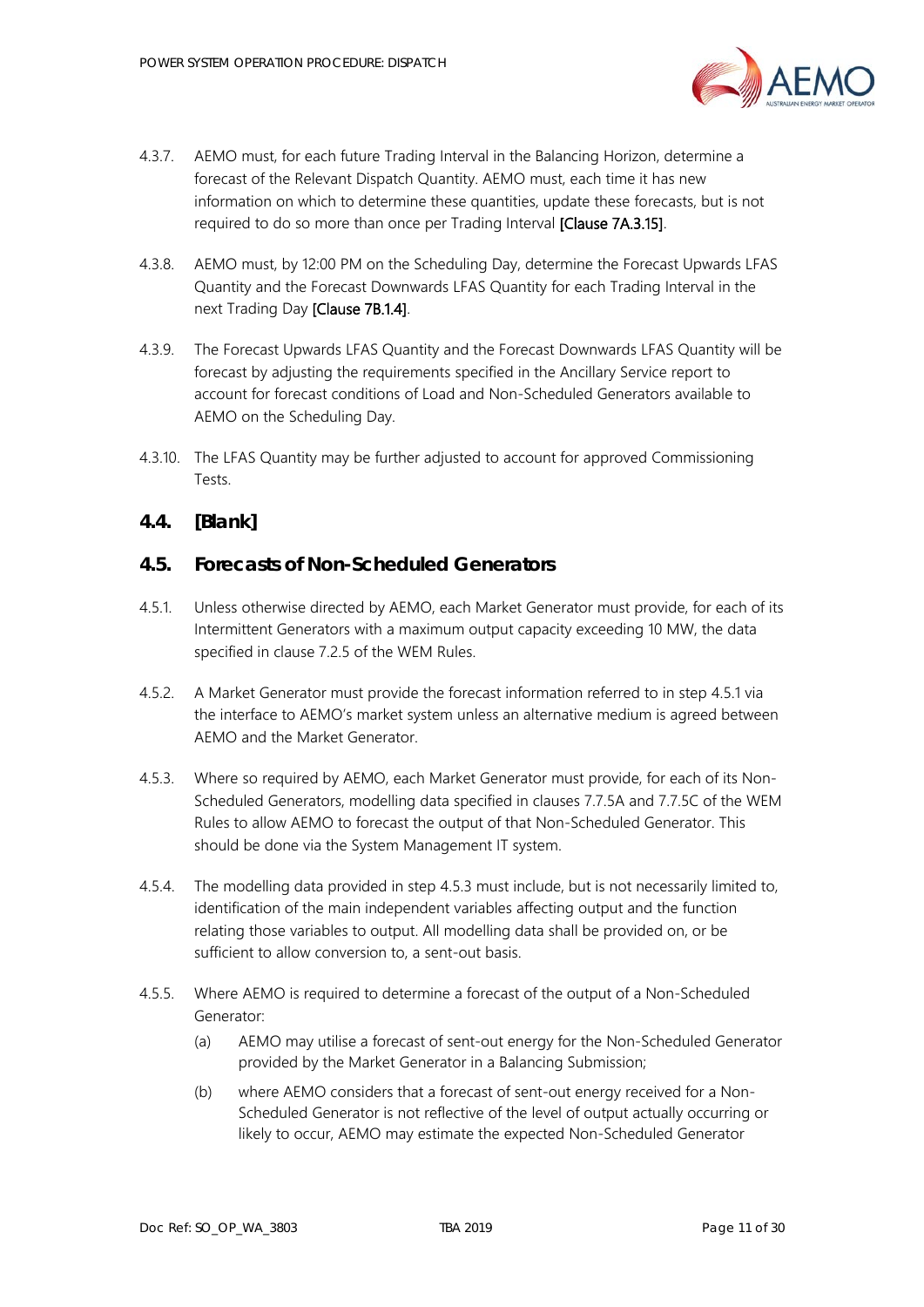

output using the information provided under step [4.5.3](#page-10-3) and may substitute this data for part or all of the data provided for that Non-Scheduled Generator; and

(c) AEMO may utilise other forecast data where required, if Non-Scheduled Generator forecast data is received late or if sections of data are missing. This may be output data derived from recordings of injection levels from past Trading Intervals, or a separate forecast derived for that purpose.

#### <span id="page-11-0"></span>**4.6. Forecasts of Ancillary Services demand**

4.6.1. AEMO must determine the estimated Ancillary Service requirements for each Market Participant that is a provider of Ancillary Services in accordance with clause 7.2.3A of the WEM Rules.

#### <span id="page-11-1"></span>**4.7. Updating the Dispatch Plan**

- <span id="page-11-4"></span>4.7.1. AEMO is required to notify Synergy of significant changes to the Dispatch Plan [Clause] 7.6A.2(f)].
- 4.7.2. The changes referred to in step [4.7.1](#page-11-4) must be deemed to be significant when they indicate:
	- (a) previously uncommitted generating Facilities are expected to be committed, or previously committed generating Facilities are expected to be de-committed;
	- (b) fuel required is forecast to be outside the limits set by Synergy; or
	- (c) AEMO expects to need to dispatch Facilities in the Balancing Portfolio outside the Balancing Portfolio dispatch guidelines described in step [3.1.2.](#page-8-5)
- 4.7.3. AEMO must transmit the revised Dispatch Plan to Synergy as soon as practicable through the interface to AEMO's market system.
- 4.7.4. Synergy may request changes to the Dispatch Plan, which AEMO must use reasonable endeavours to accommodate.

#### <span id="page-11-2"></span>**4.8. Demand Side Programmes**

- <span id="page-11-3"></span>4.8.1. A Market Participant who has been assigned DSM Capacity Credits must, in the time and manner specified by AEMO, provide AEMO with, for each Trading Interval, the then current consumption, in MW, of [Clause 7.6.10]:
	- (a) each Associated Load of the Demand Side Programme; and
	- (b) the Demand Side Programme, which must equal the sum of the consumption of all Associated Loads of that Demand Side Programme.
- <span id="page-11-5"></span>4.8.2. AEMO must publish the. time and manner required to be specified by AEMO under step [4.8.1](#page-11-3) on the Market Web Site [Clause 7.6.10A].
- 4.8.3. If AEMO issues a Dispatch Instruction to a Demand Side Programme, it must use best endeavours to maximise the extent to which the resulting Non-Balancing Facility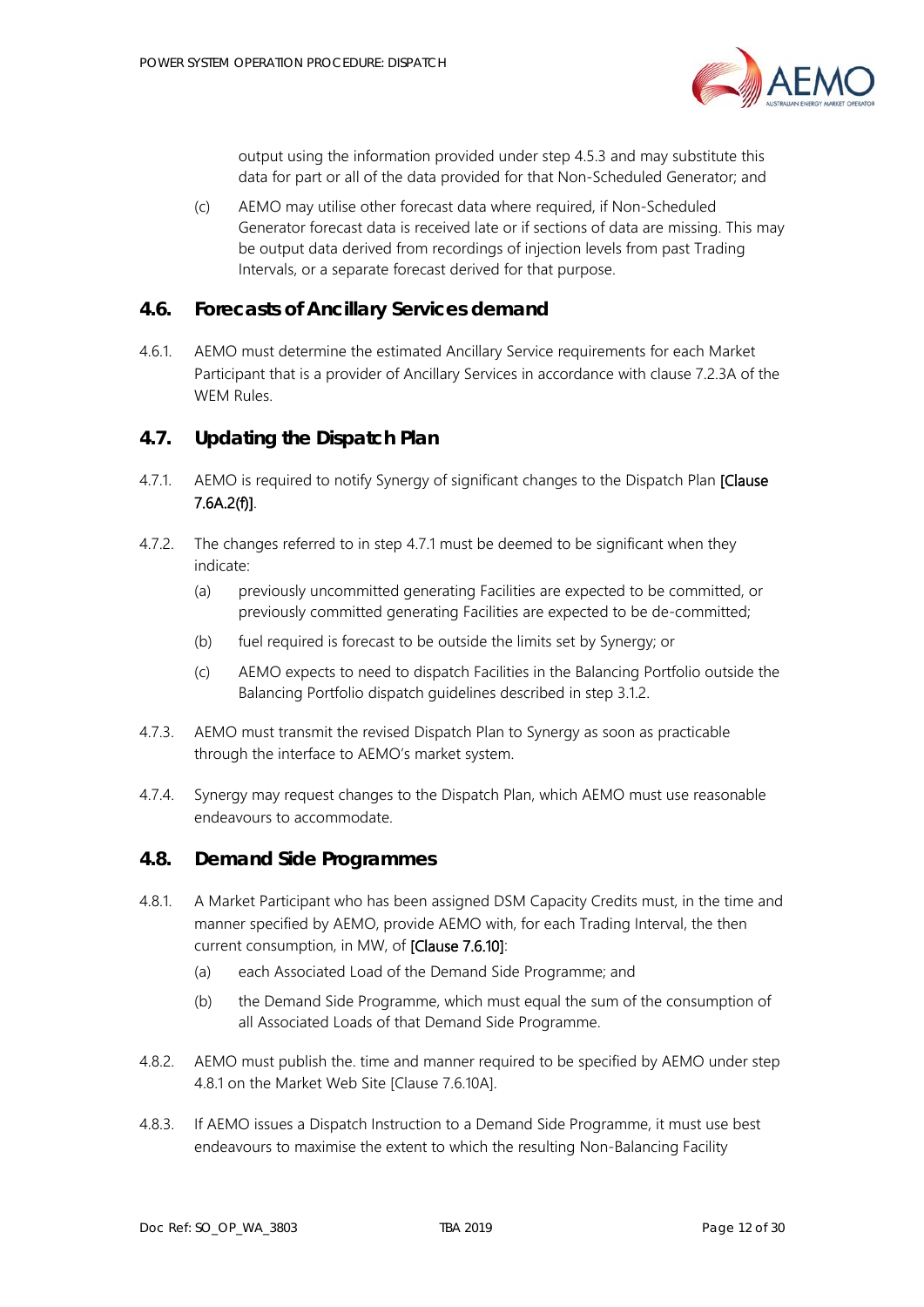

Dispatch Instruction Payments across all Demand Side Programmes are zero, in preference to causing any Tranche 2 DSM Dispatch Payments or Tranche 3 DSM Dispatch Payments to become payable [Clause 7.6.1E].

- 4.8.4. The Unused Expected DSM Dispatch Quantity contained in the Non-Balancing Dispatch Merit Order will initially be updated to reflect the Dispatch Instructions not already taken into account.
- 4.8.5. When metering data becomes available, AEMO will recalculate the Unused Expected DSM Dispatch Quantity and this information will be used to generate the subsequent Non-Balancing Dispatch Merit Order.
- 4.8.6. AEMO is required to issue a Dispatch Advisory if it expects to issue a Dispatch Instruction to a Demand Side Programme under clause 7.6.1C(d) of the WEM Rules) within the next 24 hours [Clause 7.11.5(j)]. System Management must not issue a Dispatch Instruction to a Demand Side Programme under clause 7.6.1C(d) of the WEM Rules unless it has issued a Dispatch Advisory under clause 7.11.5(k) of the WEM Rules more than two hours before the time the Dispatch Instruction will come into effect [Clause 7.6.1F].
- <span id="page-12-0"></span>**4.9. [Blank]**
- <span id="page-12-1"></span>**4.10. [Blank]**

### <span id="page-12-2"></span>**4.11. Pre-issuing of Dispatch Instructions**

- <span id="page-12-3"></span>4.11.1. Where AEMO determines that a specific Facility is required to operate in a particular way in a future period for the maintenance of Power System Security, AEMO may issue Dispatch Instructions to the required Facility in accordance with the WEM Rules.
- 4.11.2. Where the Facility referred to in step [4.11.1](#page-12-3) would be required to be dispatched under clause 7.6.1C(c) of the WEM Rules, AEMO must:
	- (a) observe the Facility's Standing Data minimum response time when issuing Dispatch Instructions to that Facility;
	- (b) if Dispatch Instructions for the Facility are issued via AEMO's portal, also provide the Dispatch Instruction using voice communication; and
	- (c) AEMO must specify in its Dispatch Instruction that the Dispatch Instruction is being issued under clause 7.6.1C(c) of the WEM Rules.
- <span id="page-12-4"></span>4.11.3. Where AEMO determines that a Non-Balancing Facility is required to operate in a future period for the maintenance of Power System Security, AEMO must issue Dispatch Instructions to the required Facility in accordance with that Facility's notice period. A Dispatch Advisory must be issued at least two hours before a Dispatch Instruction issued to a Demand Side Programme under clause 7.10.1C(d) comes into effect [Clause 7.6.1F].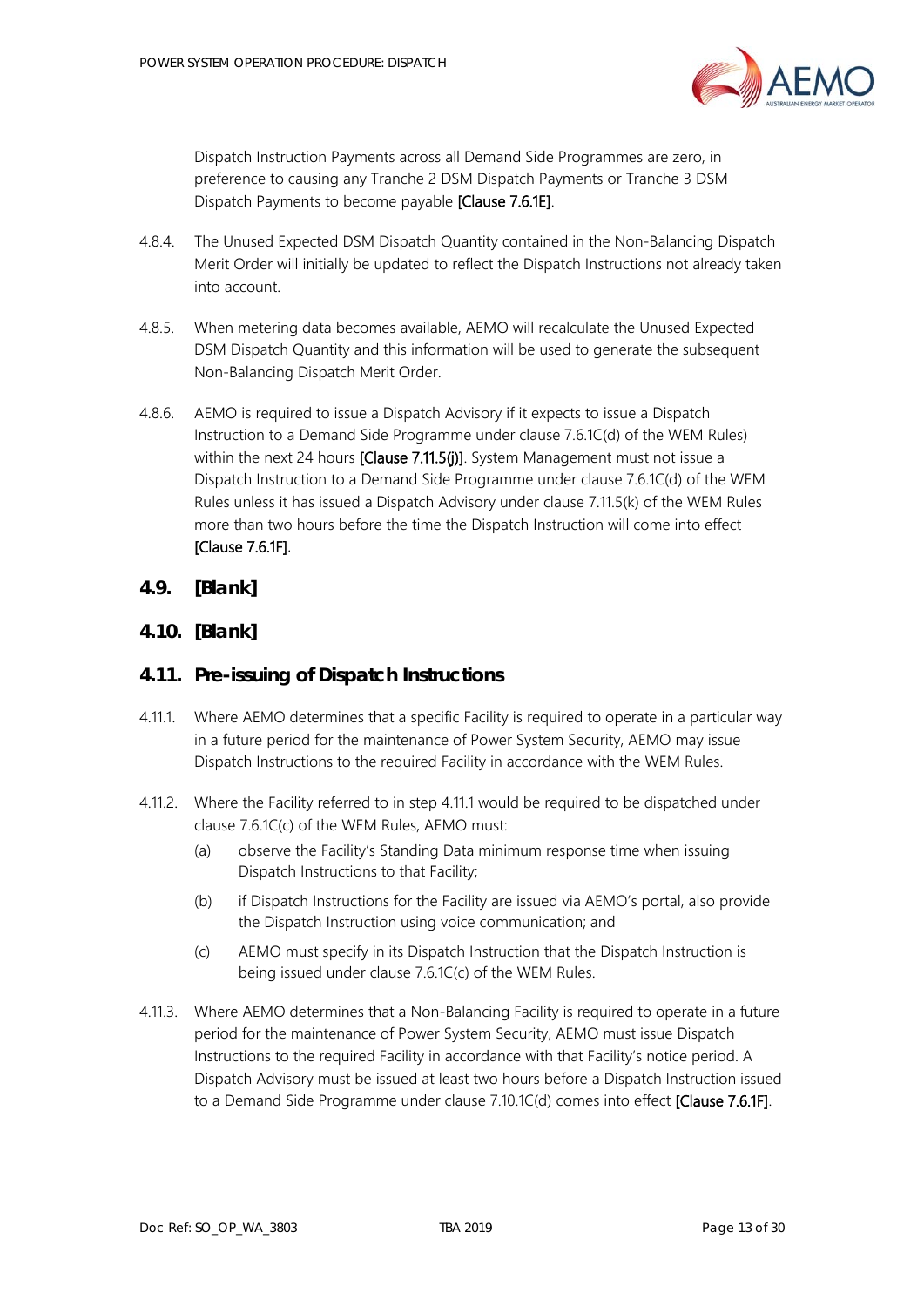

4.11.4. AEMO may issue new Dispatch Instructions to replace Dispatch Instructions issued pursuant to step [4.11.1](#page-12-3) or step [4.11.3](#page-12-4) if required.

# <span id="page-13-0"></span>**5. POST GATE CLOSURE**

# <span id="page-13-1"></span>**5.1. [Blank]**

# <span id="page-13-2"></span>**5.2. Commitment and de-commitment of generating Facilities**

- 5.2.1. The obligations of AEMO and Market Participants in respect of commitment and decommitment of generating Facilities are set out in the WEM Rules [Clauses 3.21B and 7.9].
- 5.2.2. A Market Participant, except Synergy with respect to the Balancing Portfolio, must communicate confirmation of expected time of synchronisation and de-synchronisation by the time it is required to do so under the WEM Rules via telephone or other voice communication **[Clauses 7.9.1 and 7.9.5]**, unless it is exempt from doing so in accordance with clause 7.9.14 of the the WEM Rules.
- <span id="page-13-4"></span>5.2.3. The WEM Rules set out the circumstances where a Market Participant intending to put a Scheduled Generator holding Capacity Credits into a state where it will take more than four hours to re-synchronise is not required to seek permission from AEMO [Clause **3.21B.1]**. Where these exceptions do not apply, the Market Participant must seek approval and the request must be communicated via telephone or other voice communication, and include the information required by the WEM Rules [Clause 3.21B.2].
- <span id="page-13-5"></span>5.2.4. AEMO will assess the request for approval made under step [5.2.3](#page-13-4) to determine if permission should be withheld in accordance with clause 3.21B.5 of the WEM Rules.
- 5.2.5. Where AEMO approves or rejects the request for permission, AEMO must inform the Market Participant of its decision as soon as practicable, but no later than one hour prior to the time described in clause 3.21B.2(b) of the WEM Rules, in accordance with clause 3.21B.4 of the WEM Rules by telephone or other voice communication .
- 5.2.6. Where AEMO has notified the Market Participant of its decision to reject the request for permission in accordance with step [5.2.4,](#page-13-5) AEMO and the Market Participant must use best endeavours to find an alternative time for the Scheduled Generator to be put into a state where it will take more than four hours to re-synchronise [Clause 3.21B.6].

# <span id="page-13-3"></span>**5.3. Creation of Dispatch Instructions and Dispatch Orders**

- 5.3.1. AEMO must create Dispatch Instructions and Dispatch Orders in such a way as to ensure the Dispatch Criteria in clause 7.6.1 of the WEM Rules are met at all times.
- 5.3.2. AEMO must, wherever practicable, create Dispatch Instructions and Dispatch Orders using a mathematical program.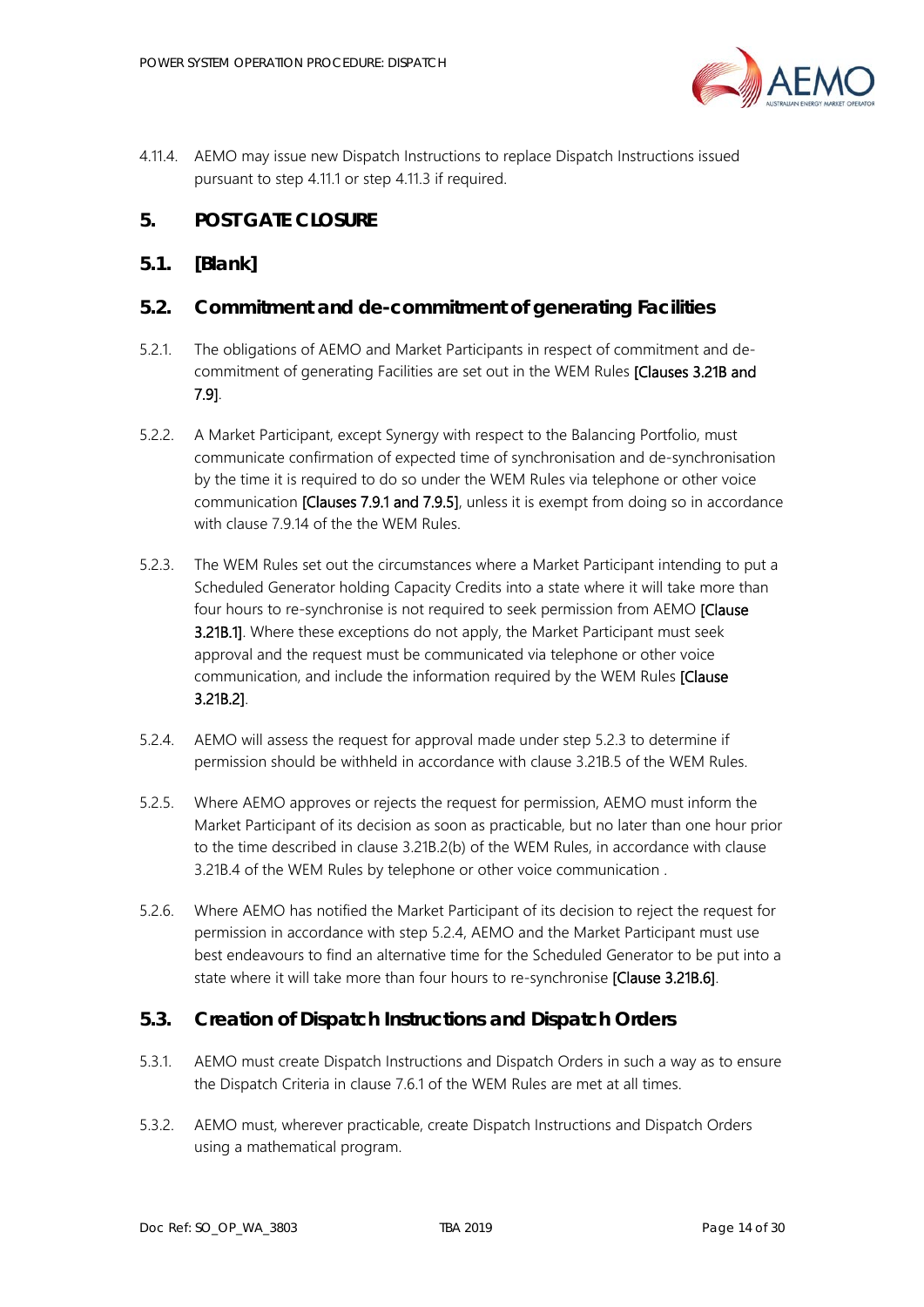

- 5.3.3. Clauses 7.6.1A, 7.6.1B, 7.6.1C, 7.6.1D and 7.6.1E of the WEM Rules stipulate the priority rules that AEMO must follow in formulating Dispatch Instructions.
- <span id="page-14-3"></span><span id="page-14-2"></span>5.3.4. AEMO must give priority to the dispatch of a Registered Facility under a Network Control Service Contract if doing so would assist AEMO to meet the Dispatch Criteria [Clause 7.6.1A]. AEMO must consider that a Network Control Service Contract would assist it to meet the Dispatch Criteria if AEMO considers that:
	- (a) the dispatch of the power system without calling upon the Network Control Service Contract would adversely affect Power System Security; and
	- (a) dispatching the Facilities covered by the NCS Contract according to the terms of the contract would prevent the circumstances described in step [5.3.4](#page-14-2)[\(a\)](#page-14-3) from arising or alleviate them if they have already arisen.
- <span id="page-14-0"></span>5.3.5. AEMO may give priority to the issuing of Operating Instructions that call on Ancillary Services, Network Control Service or Supplementary Capacity Contracts, or enable a Test [Clause 7.6.1B]. AEMO must, as far as possible without breaching its obligations in relation to maintaining Power System Security, apply its discretion in the following manner:
	- (a) Network Control Service Contracts must be called upon in accordance with step [5.3.4](#page-14-2) or as otherwise specified in the WEM Rules;
	- (b) Ancillary Services Contracts must be called upon in accordance with the terms of the contract in accordance with AEMO's approved Ancillary Services plan and in a way that at all times meets the Ancillary Services Requirements;
	- (c) Supplementary Capacity Contracts must be called upon in accordance with the terms of the contract;
	- (d) Commissioning Tests must be scheduled in accordance with the Power System Operation Procedure: Commissioning Tests; and
	- (e) Reserve Capacity Tests must be conducted in accordance with clause 4.25.9 of the WEM Rules.
- 5.3.6. AEMO must take into account Ramp Rate Limits when formulating the priority of Dispatch Instructions under clause 7.6.1C of the WEM Rules in accordance with the Balancing Merit Order. For the avoidance of doubt:
	- (a) a Facility that is below the balancing point in the BMO and is not dispatched for its full offered quantity, but that is dispatched for the maximum quantity its Ramp Rate Limit implies it is capable of achieving in the Trading Interval, must be considered to have been dispatched "in merit"; or
	- (b) a Facility that is above the balancing point in the BMO and is dispatched for a non-zero quantity, being the minimum quantity its Ramp Rate Limit implies it is capable of achieving, must be considered to have been dispatched "in merit".
- <span id="page-14-1"></span>5.3.7 Where AFMO determines in accordance with clause 7.7.4A of the WFM Rules that dispatch of a Demand Side Programme is required, AEMO must apply the following process to select the Demand Side Programme from the Dispatch Merit Order while acting in accordance with clause 7.6.1C of the WEM Rules: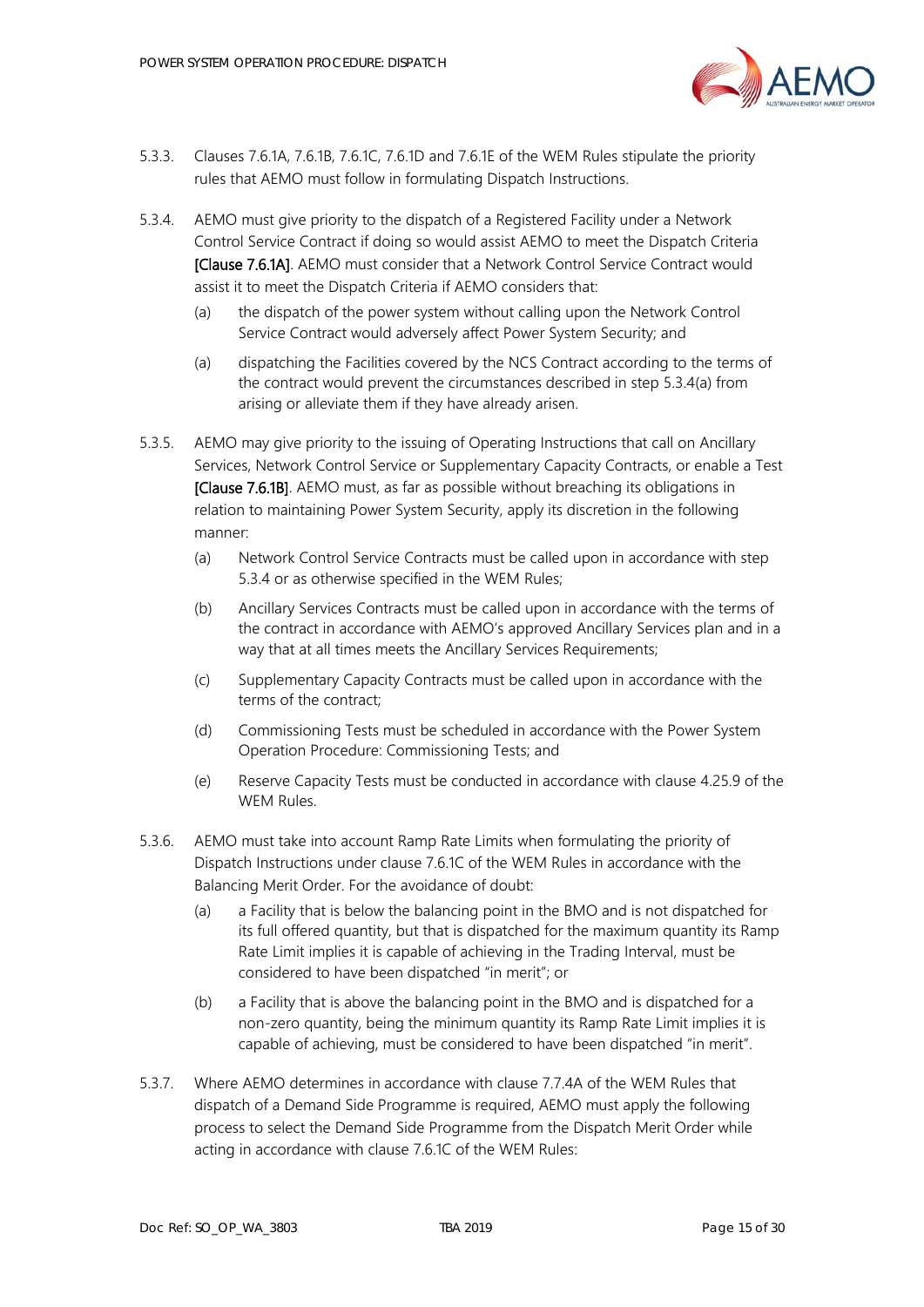

- (a) exclude from selection any Demand Side Programme that could not offer the required response inside its specified minimum response time or for any other Standing Data limitation;
- (b) exclude from selection any Demand Side Programme that AEMO reasonably believes, on the basis of the pre-Dispatch Plan described in step [4.1,](#page-8-2) will be required to be dispatched at some later time within the Balancing Horizon so that its dispatch at that later time would provide a larger benefit in terms of system security that its dispatch to meet immediate system needs and that the Standing Data limitations under which the Facility may be dispatched preclude it from being dispatched on both occasions;
- (c) exclude from selection any Demand Side Programme that AEMO reasonably believes will be required to be dispatched at some later time (or times) outside of the Balancing Horizon so that its dispatch at that later time (or times) would provide a larger benefit in terms of system security than its dispatch to meet immediate system needs and that the Standing Data limitations under which the Facility may be dispatched may preclude it from being dispatched on all occasions;
- (d) as in the Pre-Gate Closure actions (step [4.8.2\)](#page-11-5), dispatch Demand Side Programme according to the Non Balancing Dispatch Merit Order using best endeavours to maximise the extent to which the resulting Non-Balancing Facility Dispatch Instruction Payments are zero [Clause 7.6.1E] in preference to causing any Tranche 2 DSM Dispatch Payments or Tranche 3 DSM Dispatch Payments to be payable.

#### <span id="page-15-0"></span>**5.4. Creation of Operating Instructions**

- 5.4.1. AEMO must issue Operating Instructions:
	- (a) to call on services provided by Facilities (other than Facilities in the Balancing Portfolio) under a Network Control Service Contract, an Ancillary Service Contract, or a Supplementary Capacity Contract; or
	- (b) to call on Stand Alone Facilities to provide Ancillary Services other than LFAS but including LFAS Backup Enablement;
	- (c) in connection with a Test; or
	- (d) otherwise as described in the WEM Rules.
- 5.4.2. Where AEMO identifies, based on the BMO or Forecast BMO, that a Facility's Balancing Submission is inconsistent with an Operating Instruction to that Facility, AEMO may send a warning to the Market Participant.
- 5.4.3. Where a Market Participant with a contract to provide Ancillary Services or a Network Control Service provides the contracted service automatically and in accordance with the terms of the contract, AEMO must communicate the Operating Instruction to the relevant Market Participant as early as practicable.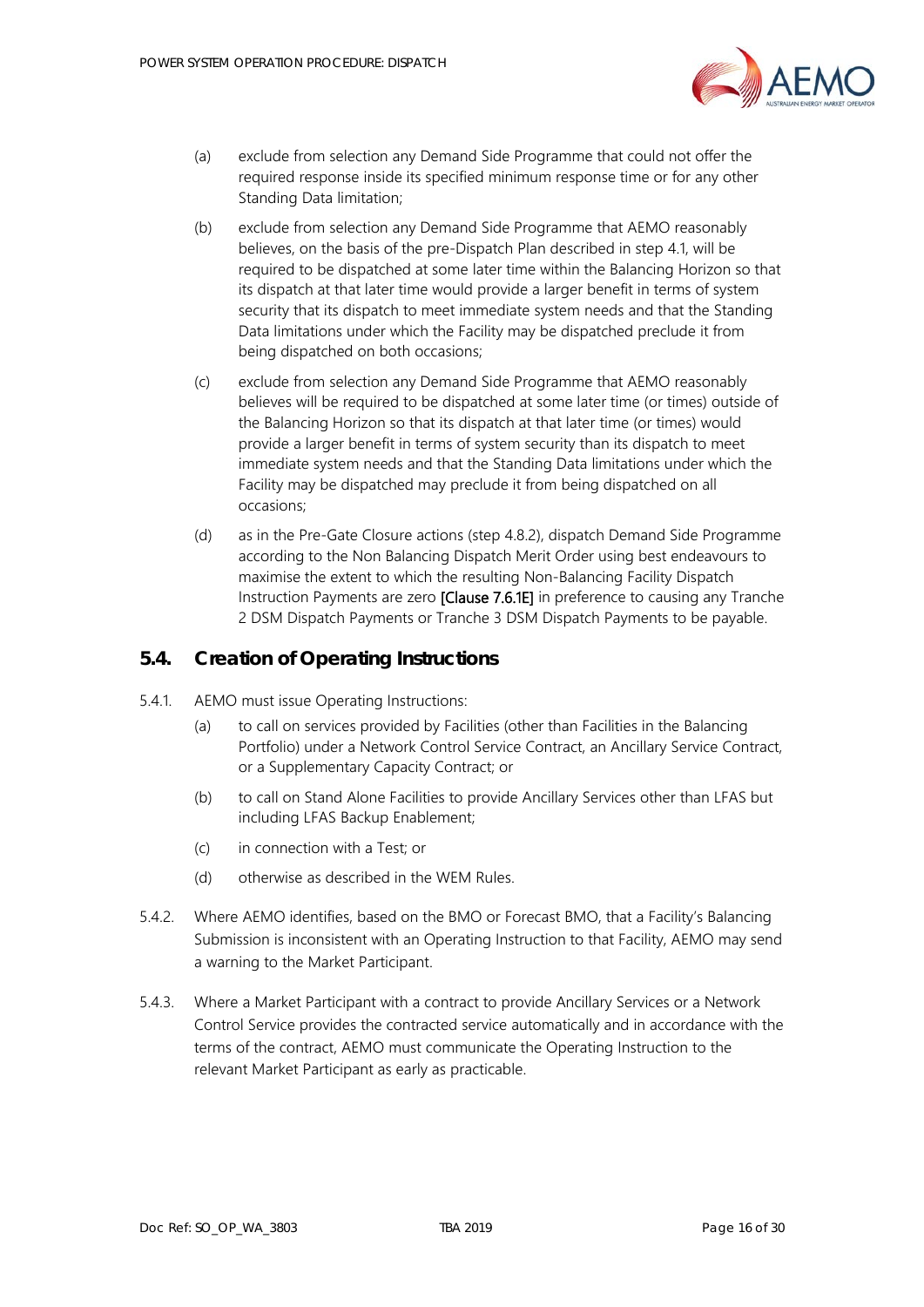

# <span id="page-16-0"></span>**5.5. Issuing of Dispatch Instructions and Dispatch Orders**

- 5.5.1. The WEM Rules detail the requirements for Dispatch Instructions [Clauses 7.7.1, 7.7.2 and 7.7.3] and Dispatch Orders.
- 5.5.2. All Dispatch Instructions and Dispatch Orders for a Facility remain in force until superseded by a new Dispatch Instruction or Dispatch Order.
- 5.5.3. Dispatch Instructions to Demand Side Programmes will be expressed in terms of quantity of curtailment. The Dispatch Instruction will consider the amount of load indicated to be available for curtailment as per the latest Non-Balancing Dispatch Merit Order as well as the number of hours for which this reduction is possible.
- <span id="page-16-1"></span>5.5.4. AEMO must issue Dispatch Instructions and Dispatch Orders electronically via one of the following methods (in order of preference):
	- (a) SCADA, if available; or
	- (b) AEMO's interface to its market system; or
	- (c) email (SMS may be used as an adjunct to email); or
	- (d) telephone (or other voice communication), with subsequent confirmation by one of the means above.
- 5.5.5. Other than for Facilities over which AEMO has direct control and so the Facility is capable of responding faster, when dispatching Facilities in merit under clause 7.6.1C(a)] of the WEM Rules or Out of Merit under clause 7.6.1C(b) of the WEM Rules. AEMO must provide at least 5 minutes between the issuing and commencement time of Dispatch Instructions and Dispatch Orders.
- 5.5.6. AEMO must respect Standing Data minimum response times when issuing Dispatch Instructions or Dispatch Orders to Facilities Out of Merit under clause 7.6.1C(c) of the WEM Rules for system security reasons, unless advised otherwise by the Market Participant concerned.
- 5.5.7. Where it is not practicable for AEMO to issue Dispatch Instructions or Dispatch Orders in the manner described in step [5.5.4,](#page-16-1) AEMO may use such other means as it deems best suited to the circumstances and the requirements of step [5.5.4](#page-16-1) shall be deemed to have been fulfilled.
- 5.5.8. Where the system frequency moves above 50.025Hz or below 49.975Hz:
	- (a) If the governor of a generator facility which does not carry an obligation to provide a Spinning Reserve Service or Load Following Service automatically moves the generator away from its most recent Dispatch Instruction to a point outside its Tolerance Range in a manner that assists reducing the frequency deviation, then, when advising the Economic Regulation Authority of a breach by the relevant Market Participant of clause 7.10.1 of the WEM Rules, AEMO must indicate that the deviation was due to an automatic governor response; and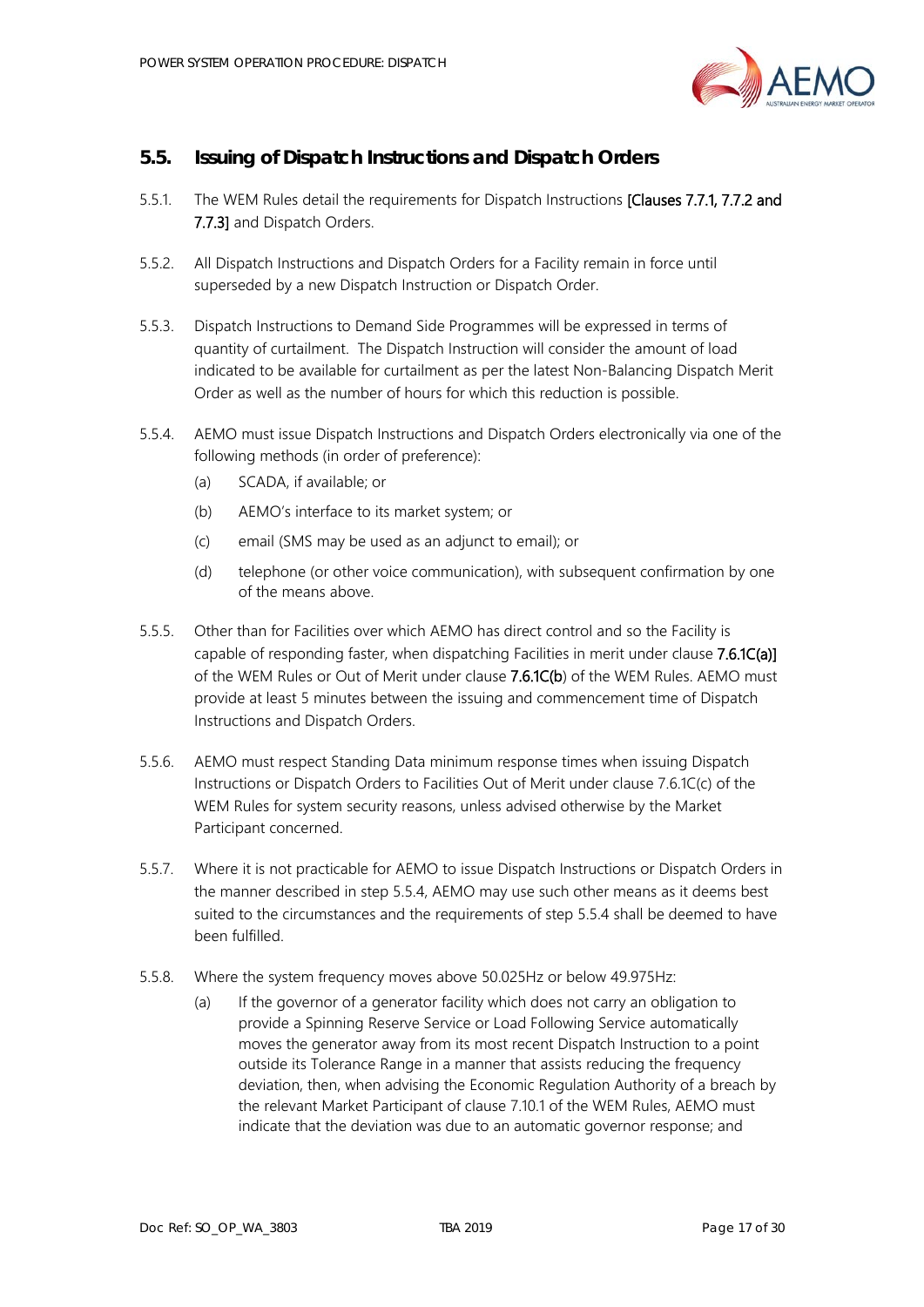

(b) To ensure a controlled restoration of the frequency back to 50Hz, AEMO may issue Dispatch Instructions or Dispatch Orders to hold some Facilities at levels they have stabilised at after the frequency disturbance.

#### <span id="page-17-0"></span>**5.6. Response to Dispatch Instructions and Dispatch Orders**

- 5.6.1. Where AEMO has operational control of a Facility, AEMO must deem any Dispatch Instruction or Dispatch Order issued to that Facility to have been accepted.
- 5.6.2. Where AEMO issues a Dispatch Instruction to a Market Participant by telephone or other voice communication, the Market Participant must advise AEMO during that conversation if it cannot comply with the Dispatch Instruction and if so advise the extent and nature of its non-compliance.
- 5.6.3. Where AEMO issues a Dispatch Instruction or Dispatch Order via telephone or other voice communication and subsequently provides a confirmation of the Dispatch Instruction or Dispatch Order via AEMO's interface to its market system, the Market Participant is not required to provide a response to this subsequent electronic notification, unless there has been a change in circumstances and the Market Participant cannot comply with the Dispatch Instruction or Dispatch Order.
- 5.6.4. A Market Participant must confirm receipt of a Dispatch Instruction or Dispatch Order issued via SCADA within 30 seconds of receipt. If the Facility is unable to comply with the Dispatch Instruction or Dispatch Order, the Market Participant must also advise AEMO by telephone or other voice communication that it cannot comply and the nature and extent of its non-compliance.
- 5.6.5. A Market Participant must confirm receipt of a Dispatch Instruction or Dispatch Order issued via AEMO's secure business-to-business gateway within 1 minute. If the Facility is unable to comply with the Dispatch Instruction or Dispatch Order, the Market Participant must also advise AEMO by telephone or other voice communication that it cannot comply and the nature and extent of its non-compliance.
- 5.6.6. Where a Market Participant receives Dispatch Instructions or Dispatch Orders for a Facility via AEMO's portal, and the Market Participant receives one or more Dispatch Instructions or Dispatch Orders for the Facility and a Trading Interval over the period ending 5 minutes before the start of the Trading Interval, the Market Participant must, by no later than 3 minutes before the start of the Trading Interval:
	- (a) identify the most recent Dispatch Instruction or Dispatch Order received for the Facility and Trading Interval in the period ending 5 minutes before the start of the Trading Interval;
	- (b) if the Facility is unable to comply with this Dispatch Instruction or Dispatch Order, advise AEMO by telephone or other voice communication that it cannot comply and the nature and extent of its non-compliance; and
	- (c) confirm receipt of this Dispatch Instruction or Dispatch Order via AEMO's portal.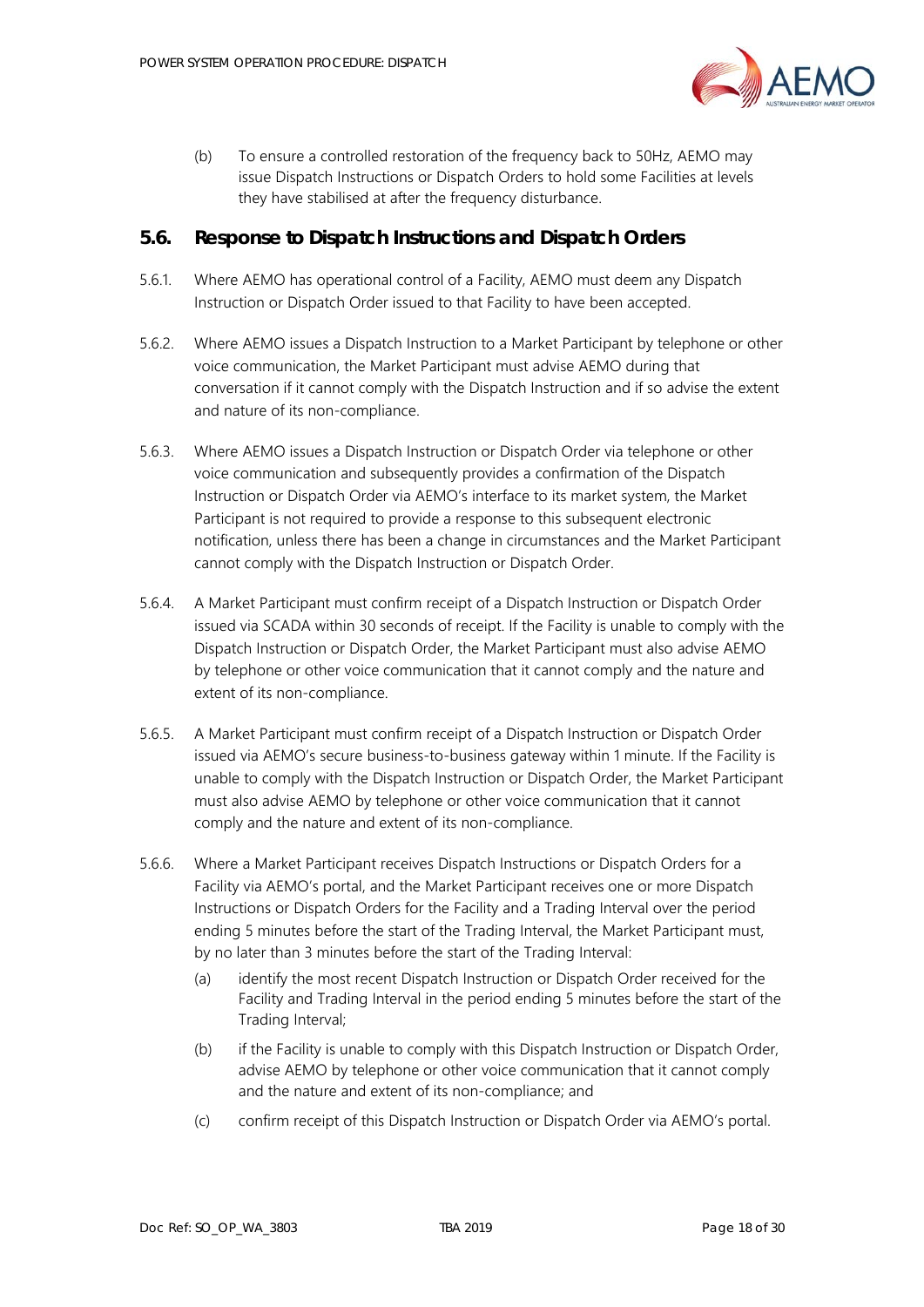

- <span id="page-18-1"></span>5.6.7. Where a Market Participant advises AEMO that it cannot comply with its Dispatch Instruction or Dispatch Order, AEMO must, in accordance with clause 7.7.6B of the WEM Rules:
	- (a) issue a new Dispatch Instruction or Dispatch Order to the Market Participant consistent with their advised capability, and record an alleged breach of the original Dispatch Instruction or Dispatch Order;
	- (b) issue Dispatch Instructions or Dispatch Orders to other Facilities as required; and
	- (c) issue a Dispatch Advisory notice to advise the market of dispatch Out of Merit (where applicable).
- 5.6.8. Where AEMO does not receive confirmation that a Dispatch Instruction or Dispatch Order has been received within 3 minutes of the start of the Trading Interval to which the Dispatch Instruction relates, AEMO must deem the Dispatch Instruction or Dispatch Order to have been refused. AEMO must then:
	- (a) send the Market Participant concerned a new Dispatch Instruction or Dispatch Order instructing them to stay at the output specified on their last accepted Dispatch Instruction or Dispatch Order;
	- (b) record an alleged breach of the Dispatch Instruction or Dispatch Order to which the Facility did not respond;
	- (c) issue Dispatch Instructions or Dispatch Orders to other Facilities as required; and
	- (d) issue a Dispatch Advisory notice to advise the market of dispatch Out of Merit (where applicable).

### <span id="page-18-0"></span>**5.7. Issuing of and response to Operating Instructions**

- 5.7.1. The WEM Rules detail the requirements for Operating Instructions [Clause 7.7.3A].
- 5.7.2. AEMO must issue Operating Instructions electronically via one of the following methods (in order of preference):
	- (a) via a digital method determined by AEMO, which may include AGC;
	- (b) email (SMS may be used as an adjunct to email); or
	- (c) telephone (or other voice communication), with subsequent confirmation by email.
- 5.7.3. Where the WEM Rules require a Market Participant to confirm receipt of an Operating Instruction, the confirmation must be by sent by email, or by an alternative method agreed by AEMO, as soon as practicable. If the Market Participant cannot comply with the Operating Instruction, then the email or communication by the alternative method agreed by AEMO must advise that the Market Participant cannot comply and the nature and extent of the non-compliance.
- 5.7.4. If, after issuing an Operating Instruction, , AEMO requires the service provision to be extended beyond the estimated end time provided in the Operating Instruction, AEMO must issue another Operating Instruction for the expected period of the extension.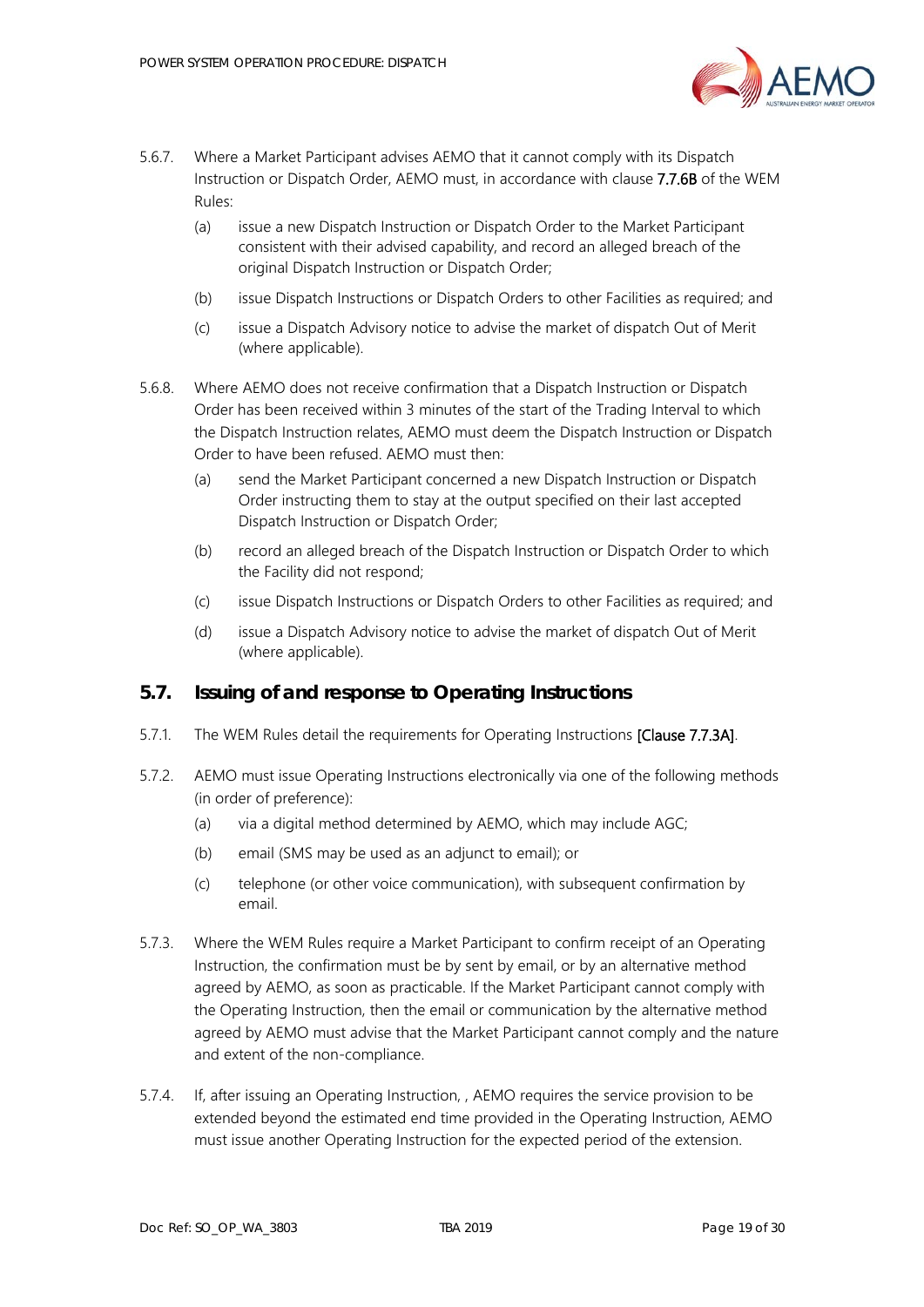

5.7.5. For the avoidance of doubt, except for an Operating Instruction related to a Network Control Service Contract, a Market Participant must not modify the output level of a Balancing Facility in response to an Operating Instruction.

### <span id="page-19-0"></span>**5.8. Dispatch of generating Facility for system security**

- 5.8.1. AEMO may issue a Dispatch Instruction or Dispatch Order requiring a Facility to move from zero generation to positive generation, or vice versa, where doing so is necessary to maintain Power System Security.
- 5.8.2. When the system is forecast to move into a High Risk Operating State, AEMO must observe as far as practicable the BMO or Forecast BMO for the Trading Intervals in which the threat to Power System Security occurs when selecting the Facility or Facilities to commit.
- 5.8.3. AEMO may select the Facility or Facilities to commit that provide the most flexibility for AEMO to deal with current or potential threats to Power System Security when the system is:
	- (a) in a High Risk Operating State;
	- (b) in an Emergency Operating State; or
	- (c) forecast to move into an Emergency Operating State.

#### <span id="page-19-1"></span>**5.9. Activation of Load Following Ancillary Service**

5.9.1. For each Trading Interval, AEMO must activate each LFAS Facility in each LFAS Enablement Schedule for its full LFAS Enablement and use those LFAS Facilities in reasonable proportion to their relevant LFAS Enablement via AGC [Clause 7B.3.6].

#### <span id="page-19-2"></span>**6. TRADING INTERVAL**

#### <span id="page-19-3"></span>**6.1. Real-time monitoring during a Trading Interval**

- 6.1.1. AEMO must monitor the operation of the power system in real time and must issue Dispatch Instructions or Dispatch Orders to re-balance if it considers that it is prudent to do so.
- 6.1.2. AEMO must not re-balance during a Trading Interval (including to return LFAS Facilities to their base point prior to the end of the Trading Interval) except to the extent that rebalancing is required to maintain Power System Security and meet the Dispatch Criteria.
- 6.1.3. In determining whether it is prudent to re-balance, AEMO must consider a range of factors including but not limited to one or more of the following:
	- (d) system frequency;
	- (e) position of LFAS Facilities relative to their AGC control target;
	- (f) any reduction in Spinning Reserve;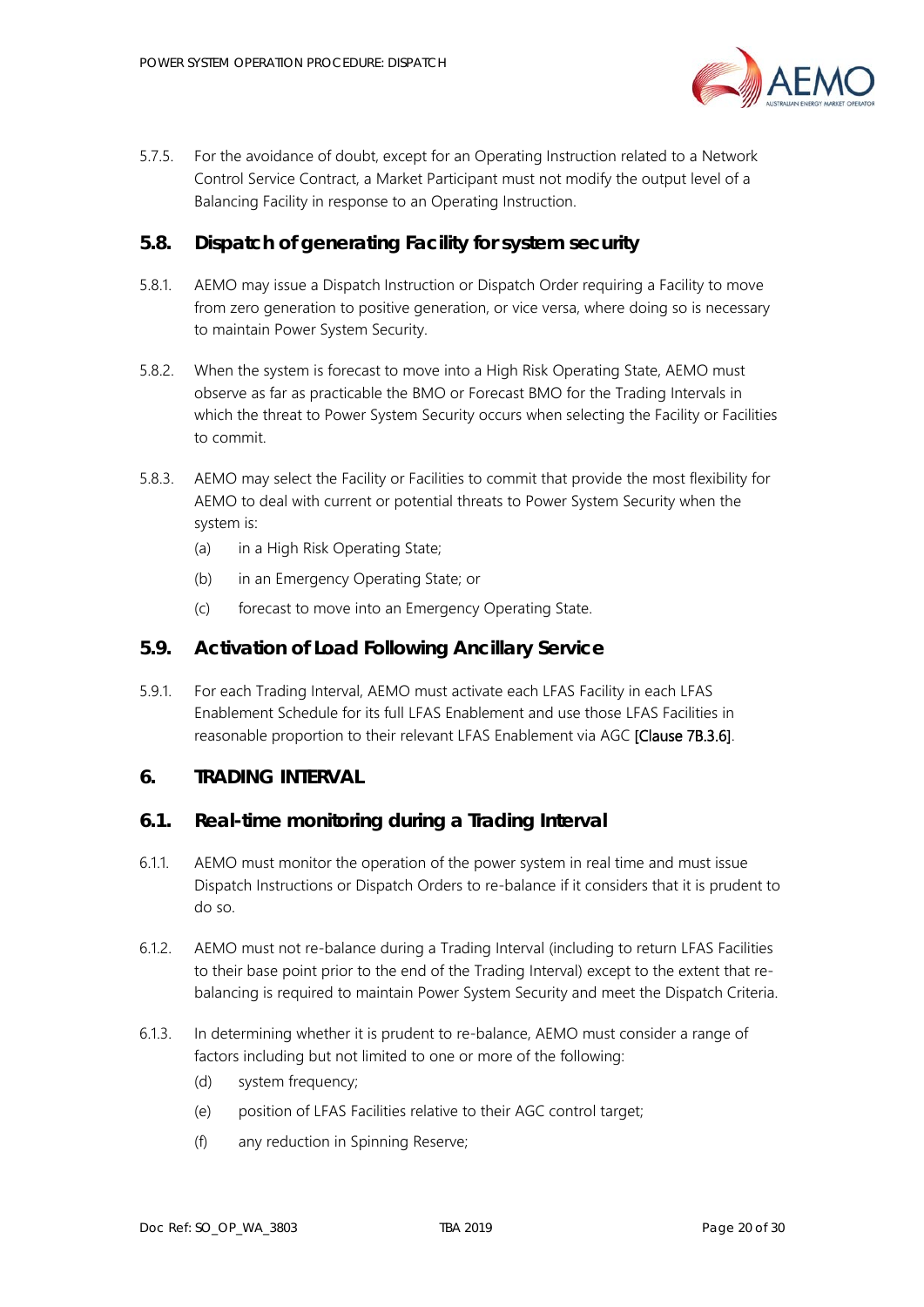

- (g) the behaviour of Balancing Facilities, in particular Facilities outside their Tolerance Range or, if applicable, Facility Tolerance Range;
- (h) significant changes in load or wind forecasts;
- (i) the behaviour of generators involved in commissioning activities or undergoing a Commissioning Test; or
- (j) the time remaining until the end of the Trading Interval.
- 6.1.4. AEMO must create and issue any Dispatch Instructions or Dispatch Orders required to re-balance in accordance with the priority rules stipulated in the WEM Rules [Clauses] 7.6.1A, 7.6.1B, 7.6.1C 7.6.1D and 7.6.1E].
- 6.1.5. If a Facility is outside its Tolerance Range or, if applicable, Facility Tolerance Range and AEMO determines it is prudent to re-balance, AEMO must:
	- (a) issue the affected Facility with a new Dispatch Instruction to stay at its current output level; and
	- (b) issue new Dispatch Instructions as required in accordance with the BMO, skipping the affected Facility.

# <span id="page-20-0"></span>**6.2. Formulation and issuing of intermediate Dispatch Instructions and Dispatch Orders**

- 6.2.1. AEMO may issue one or more Dispatch Instructions to a single Facility within a Trading Interval.
- 6.2.2. AEMO must provide voice communications as well as electronic notifications for Dispatch Instructions whose response time is in the same Trading Interval as its issued time, unless:
	- (a) AEMO has operational control of the Facility; or
	- (b) Dispatch Instructions are issued to the Facility via SCADA or AEMO's secure business-to-business gateway.
- 6.2.3. If, in the opinion of AEMO, a Facility providing LFAS is not adequately complying with its performance requirements, AEMO should investigate the reasons for non-performance and may at its discretion initiate the disabling of the non-performing LFAS Facility and enabling of a Synergy Registered Facility to provide some or all of the LFAS that was meant to be provided by the disabled LFAS Facility as backup LFAS **[Clauses 7B.3.8 and** 7B4.1(a)]. The performance requirements for an LFAS Facility are documented in the Power System Operating Procedure: Ancillary Services.
- 6.2.4. AEMO may enable one or more Synergy Registered Facilities to provide backup LFAS if the quantity of LFAS required by AEMO in a Trading Interval is greater than the most recent LFAS Quantity published for the Trading Interval.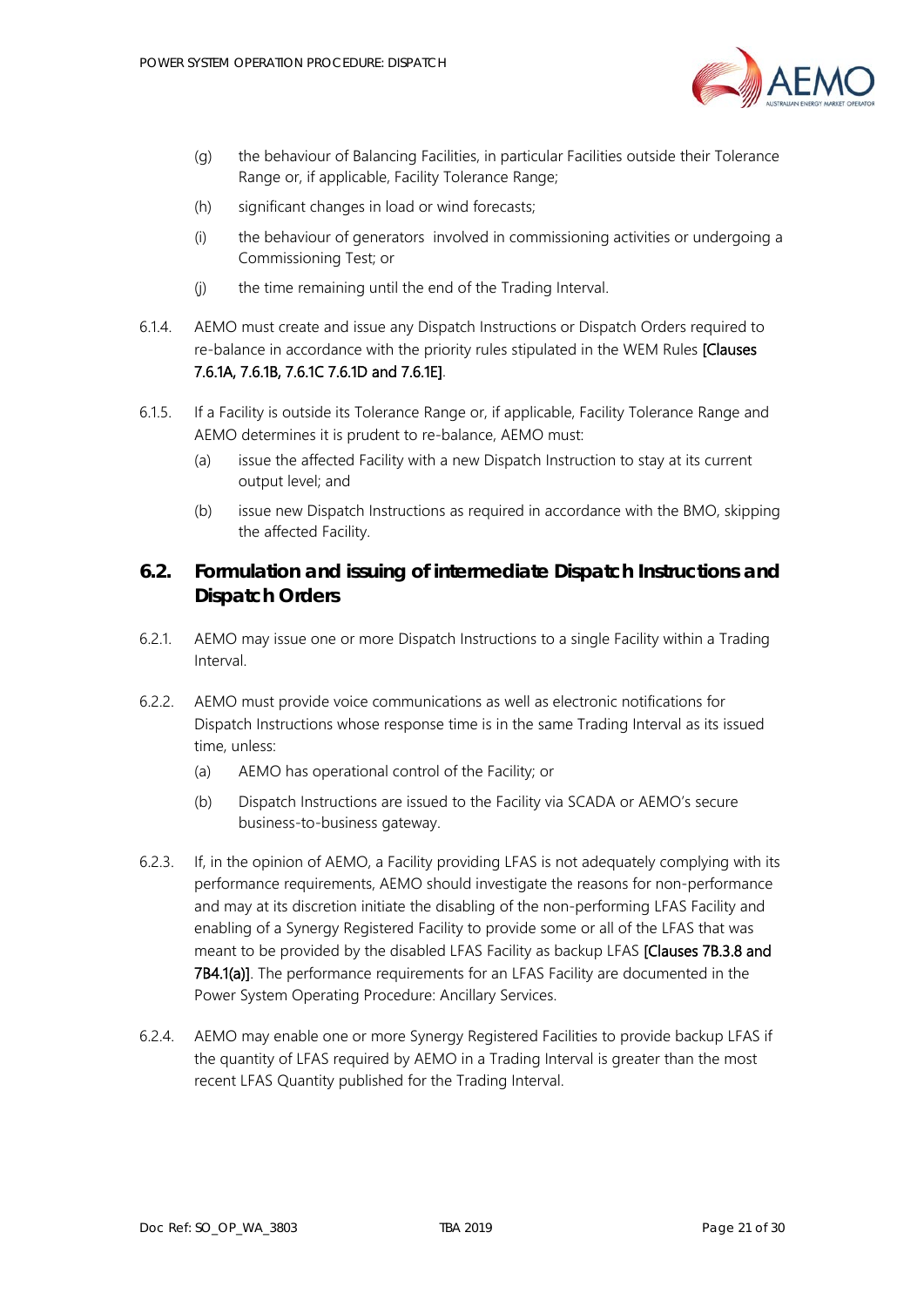

# <span id="page-21-0"></span>**6.3. Constrained operation of a Non-Scheduled Generator**

- 6.3.1. AEMO may issue a Dispatch Instruction to a Market Participant with a Non-Scheduled Generator to restrict the MW or MWh output of the Non-Scheduled Generator over specified Trading Intervals where the Dispatch Criteria are not being met, to restrict the variability that is occurring in the MW output from the Facility, if a High Risk Operating State or Emergency Operating State exists, or if adherence to the Balancing Merit Order requires it.
- 6.3.2. The reasons for non-observance of the limits of SWIS operation as defined in the Technical Envelope may include, but are not limited to one or more of the following:
	- (a) the Ancillary Service Requirements are not being satisfied; or
	- (b) operation of the Non-Scheduled Generator is causing voltage swings in the region of the Facility's connection to the Network to exceed the range permitted by the Technical Rules or Security Limits; or
	- (c) operation of the Non-Scheduled Generator is causing Equipment Limits or Security Limits to be exceeded; or
	- (d) operation of the Non-Scheduled Generator is causing frequency deviations to exceed the normal frequency operating range.
- 6.3.3. In determining whether to constrain the operation of a Non-Scheduled Generator, AEMO may take account of the extent of any difference between the current operation of the generator, and any forecast of that generator's operation used to set the requirement for LFAS.

### <span id="page-21-1"></span>**6.4. Voltage control**

6.4.1. AEMO may, in accordance with the Technical Rules, direct a Facility to change its reactive power output to assist with voltage control on the SWIS.

# <span id="page-21-2"></span>**7. DISPATCH SETTLEMENT DATA**

#### <span id="page-21-3"></span>**7.1. Introduction**

- 7.1.1. The requirements for AEMO to prepare settlement data are specified in clause 7.13 of the WEM Rules.
- 7.1.2. If AEMO is prevented from completing the processes that enable the recording of the data it may delay the recording of the data by up to two Business Days [Clause 7.13.1B].

### <span id="page-21-4"></span>**7.2. Quantification of Constrained off Quantities**

<span id="page-21-5"></span>7.2.1. Where AEMO requires a Non-Scheduled Generator to reduce output in a Trading Interval AEMO must prepare an estimate of the: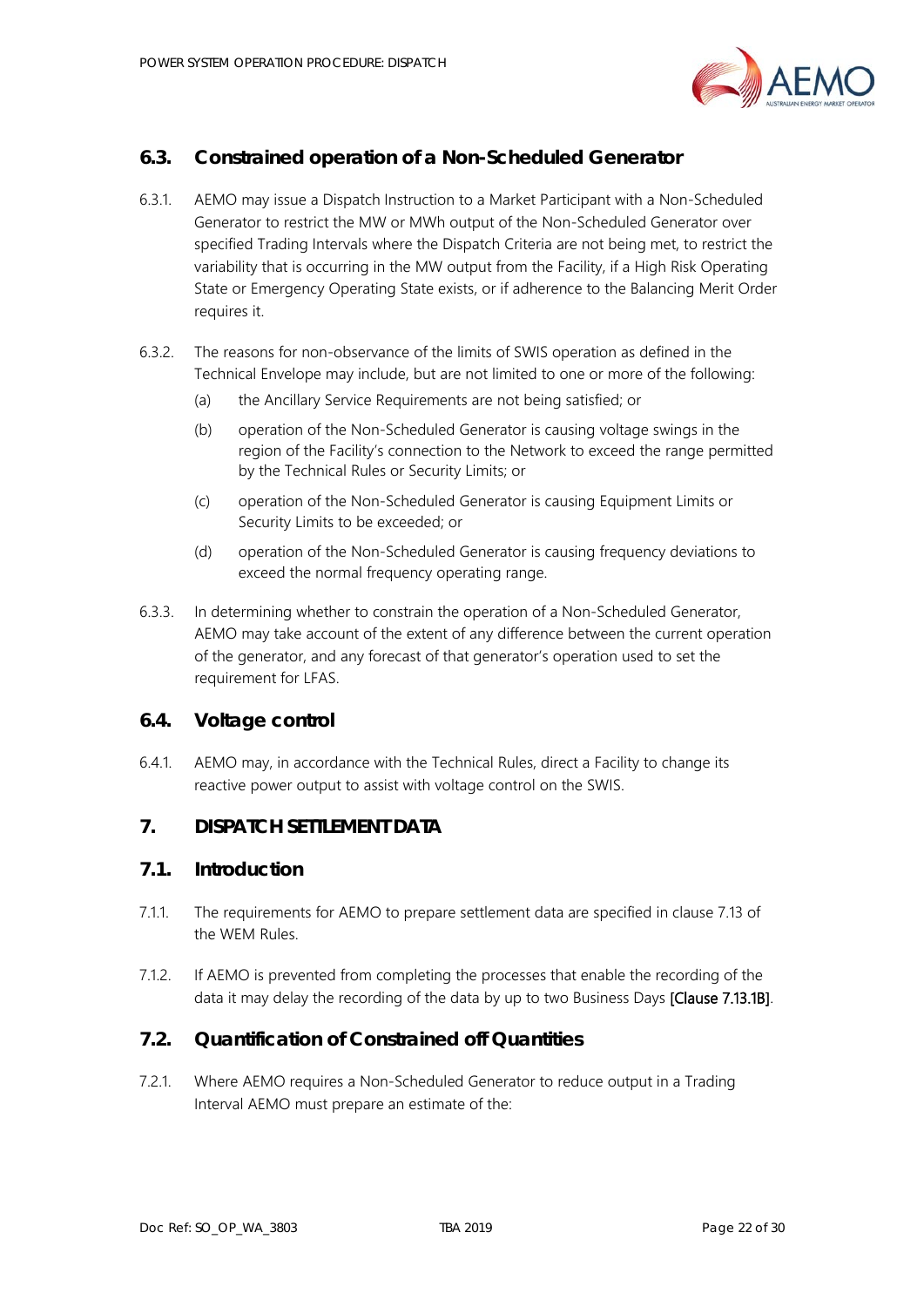

- (a) maximum quantity of sent out energy in MWh which the Non-Scheduled Generator would have generated in that Trading Interval had a Dispatch Instruction not been issued [Clauses 7.7.5A(b), 7.7.5A(c), 7.7.5B and 7.13.1(eF)]; and
- (b) decrease in the output (in MWh) of each of Synergy's Non-Scheduled Generators as a result of an instruction from System Management to deviate from the Dispatch Plan or change their commitment or output in accordance with clause 7.6A.3(a) [Clause 7.13.1C(e)].
- <span id="page-22-2"></span><span id="page-22-1"></span>7.2.2. To estimate or revise the quantities referred to in step [7.2.1,](#page-21-5) AEMO must use:
	- (a) the Facility's actual output, where the relevant Dispatch Instruction or deviation from the Dispatch Plan was issued:
		- (i) to reflect a Forced Outage affecting the Facility;
		- (ii) as required by step [5.6.7;](#page-18-1) or
		- (iii) to reflect the BMO; or
	- (b) any of the following means where the Dispatch Instruction or deviation from the Dispatch Plan was issued for any other reason:
		- (i) a predictive algorithm provided by the Market Participant, providing an assessment of the Non-Scheduled Generator's MWh output from relevant independent variables over the Trading Interval;
		- (ii) a predictive algorithm developed by AEMO, providing an assessment of the Non-Scheduled Generator's MWh output from relevant independent variables over the Trading Interval;
		- (iii) an assessment by AEMO based on output of the Non-Scheduled Generator in a past Trading Interval under similar conditions;
		- (iv) an estimate using Market Participant data provided to AEMO that uses output data from particular generating facilities that continue to operate unconstrained after the Dispatch Instruction, with the output data subsequently scaled up to represent the output from all generating facilities that otherwise would have operated.
- 7.2.3. AEMO must, from time to time, consult with the relevant Market Participant concerning the choice of option selected by AEMO in step [7.2.2](#page-22-1)[\(b\).](#page-22-2)

### <span id="page-22-0"></span>**7.3. Calculation of Spinning Reserve Response Quantities**

- <span id="page-22-3"></span>7.3.1. Where a Facility provides a Spinning Reserve Response for a Spinning Reserve Event, AEMO must determine the response period of the Facility for the Spinning Reserve Event as the period which starts at the time of the Spinning Reserve Event and has a duration equal to the longest sustained response time of the classes of Spinning Reserve the Facility is certified to provide (defined in the Power System Operation Procedure: Ancillary Services).
- 7.3.2. If for a Facility and a Trading Interval there is no Spinning Reserve Event for which the Facility's response period, as determined in step [7.3.1,](#page-22-3) overlaps the Trading Interval, then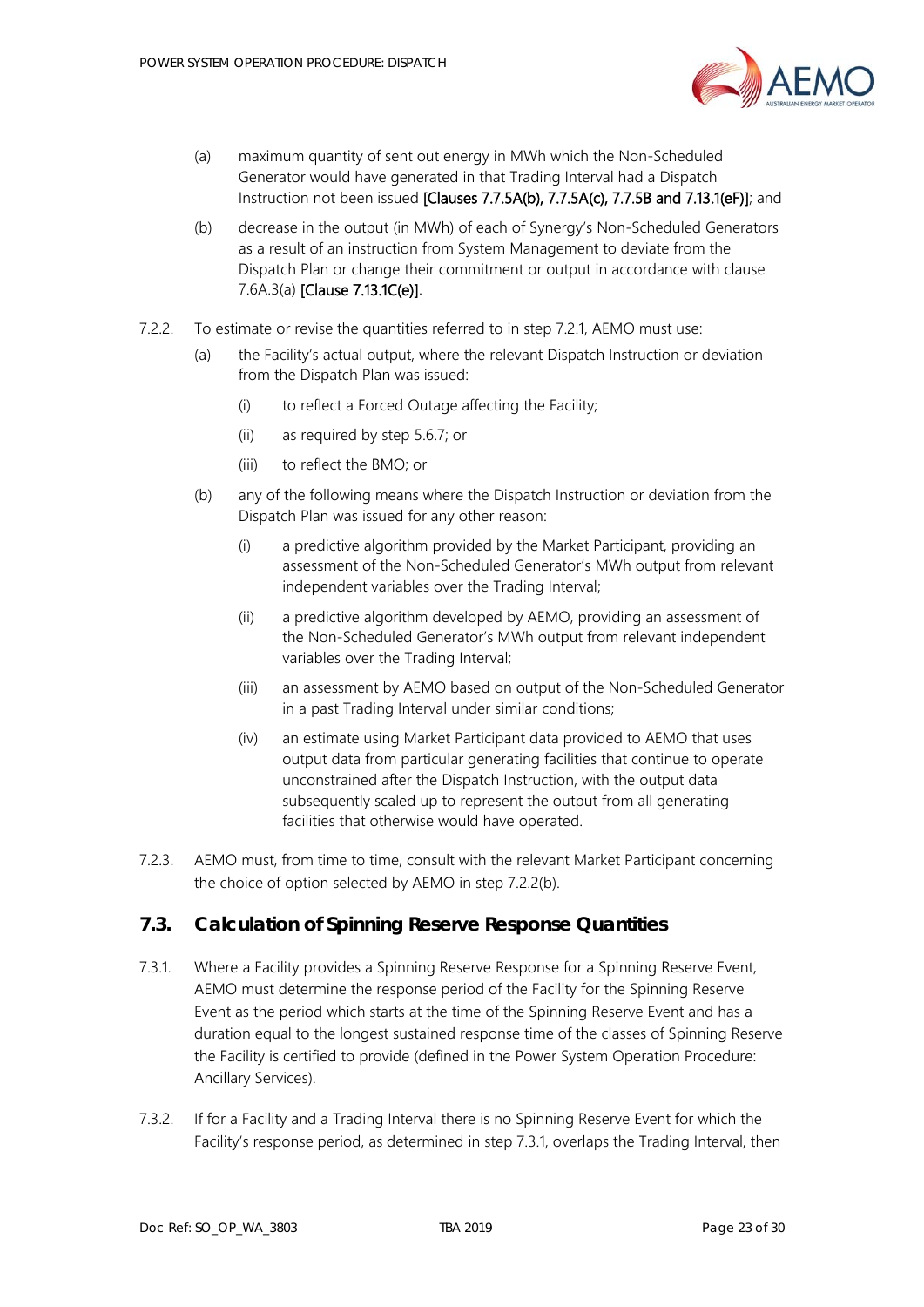

AEMO must determine the Spinning Reserve Response Quantity for that Facility and Trading Interval to be zero.

7.3.3. Where a Spinning Reserve Event has occurred, the Spinning Reserve Response Quantity of each Facility in each Trading Interval overlapping its response period must be calculated according to the formula:

RESP = Max (0, AVG\_MW(Start\_Time, End\_Time) - G<sub>0</sub>) / (Duration\_Mins/60) - LFAS<sub>up</sub>

Where:

RESP is the Spinning Reserve Response Quantity in MWh for the Facility in the Trading Interval;

AVG MW(Start Time, End Time) is the average MW output of the Facility over the period between Start\_Time and End\_Time, measured at the generator terminals by AEMO's SCADA system with a resolution of 4 seconds or less;

G0 is the MW output of the Facility at the time of the Spinning Reserve Event, measured at the generator terminals by AEMO's SCADA system;

Start Time is the later of the start time of the Trading Interval and the start time of the response period determined in ste[p 7.3.1;](#page-22-3)

End\_Time is the earlier of the end time of the Trading Interval and the end time of the response period determined in ste[p 7.3.1;](#page-22-3)

Duration Mins is the time, in minutes, between Start Time and End Time.

 $LFAS<sub>up</sub>$  = the Upwards LFAS Enablement or Upwards LFAS Backup Enablement applicable for that time period

7.3.4. The Spinning Reserve Response Quantity for the Balancing Portfolio in a Trading Interval is the sum of the Spinning Reserve Response Quantities of the individual Facilities within the Balancing Portfolio.

### <span id="page-23-0"></span>**7.4. Calculation of Load Rejection Reserve Response Quantities**

- <span id="page-23-1"></span>7.4.1. Where a Facility provides a Load Rejection Reserve Response for a Load Rejection Reserve Event, AEMO must determine the response period of the Facility for the Load Rejection Reserve Event as the period which starts at the time of the Load Rejection Reserve Event and has a duration equal to the longest sustained response time of the classes of Load Rejection Reserve the Facility is certified to provide (defined in the Power System Operation Procedure: Ancillary Services).
- 7.4.2. If for a Facility and a Trading Interval there is no Load Rejection Reserve Event for which the Facility's response period, as determined in step [7.4.1,](#page-23-1) overlaps the Trading Interval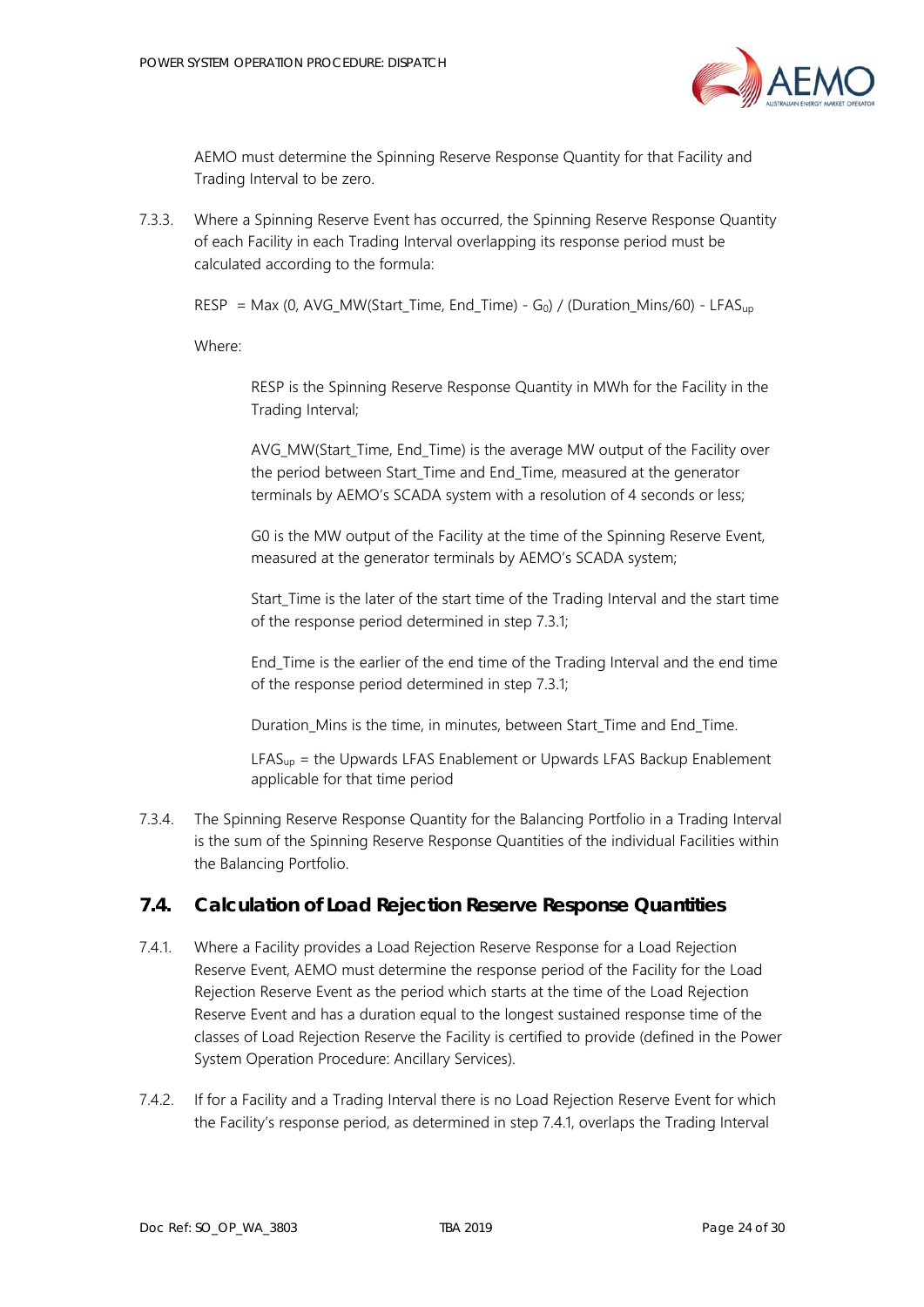

then AEMO must determine the Load Rejection Reserve Response Quantity for that Facility and Trading Interval to be zero.

7.4.3. Where a Load Rejection Reserve Event has occurred, the Load Rejection Reserve Response Quantity of each Facility in each Trading Interval overlapping its response period must be calculated according to the formula:

 $RESP = Max (0, GO - AVG_MW (Start\_Time, End\_Time) / Duration_Mins/60) - LFAST_{down}$ 

Where:

RESP is the Load Rejection Reserve Response Quantity in MWh for the Facility in the Trading Interval;

AVG MW(Start Time, End Time) is the average MW output of the Facility over the period between Start\_Time and End\_Time, measured at the generator terminals by AEMO's SCADA system with a resolution of 4 seconds or less;

G0 is the MW output of the Facility at the time of the Load Rejection Reserve Event, measured at the generator terminals by AEMO's SCADA system;

Start Time is the later of the start time of the Trading Interval and the start time of the response period determined in step [7.4.1](#page-23-1)

End\_Time is the earlier of the end time of the Trading Interval and the end time of the response period determined in step [7.4.1](#page-23-1)

Durations Mins is the time, in minutes, between Start Time and End Time.

 $LFAS<sub>down</sub> =$  the Downwards LFAS Enablement or Downwards LFAS Backup Enablement applicable for that time period

7.4.4. The Load Rejection Reserve Response Quantity for the Balancing Portfolio in a Trading Interval is the sum of the Load Rejection Reserve Response Quantities of the individual Facilities within the Balancing Portfolio.

# <span id="page-24-0"></span>**7.5. SOI Quantity, EOI Quantity and Relevant Dispatch Quantity estimates**

- <span id="page-24-1"></span>7.5.1. As required by clauses 7A.3.7 and 7A.3.7A of the WEM Rules, AEMO must determine an estimate of:
	- (a) for each Balancing Facility, the SOI Quantity the EOI Quantity; and
	- (b) the Relevant Dispatch Quantity.
- <span id="page-24-2"></span>7.5.2. AEMO must, within the specified timeframes and for the relevant Trading Interval, determine the quantities in step [7.5.1](#page-24-1) in the following manner: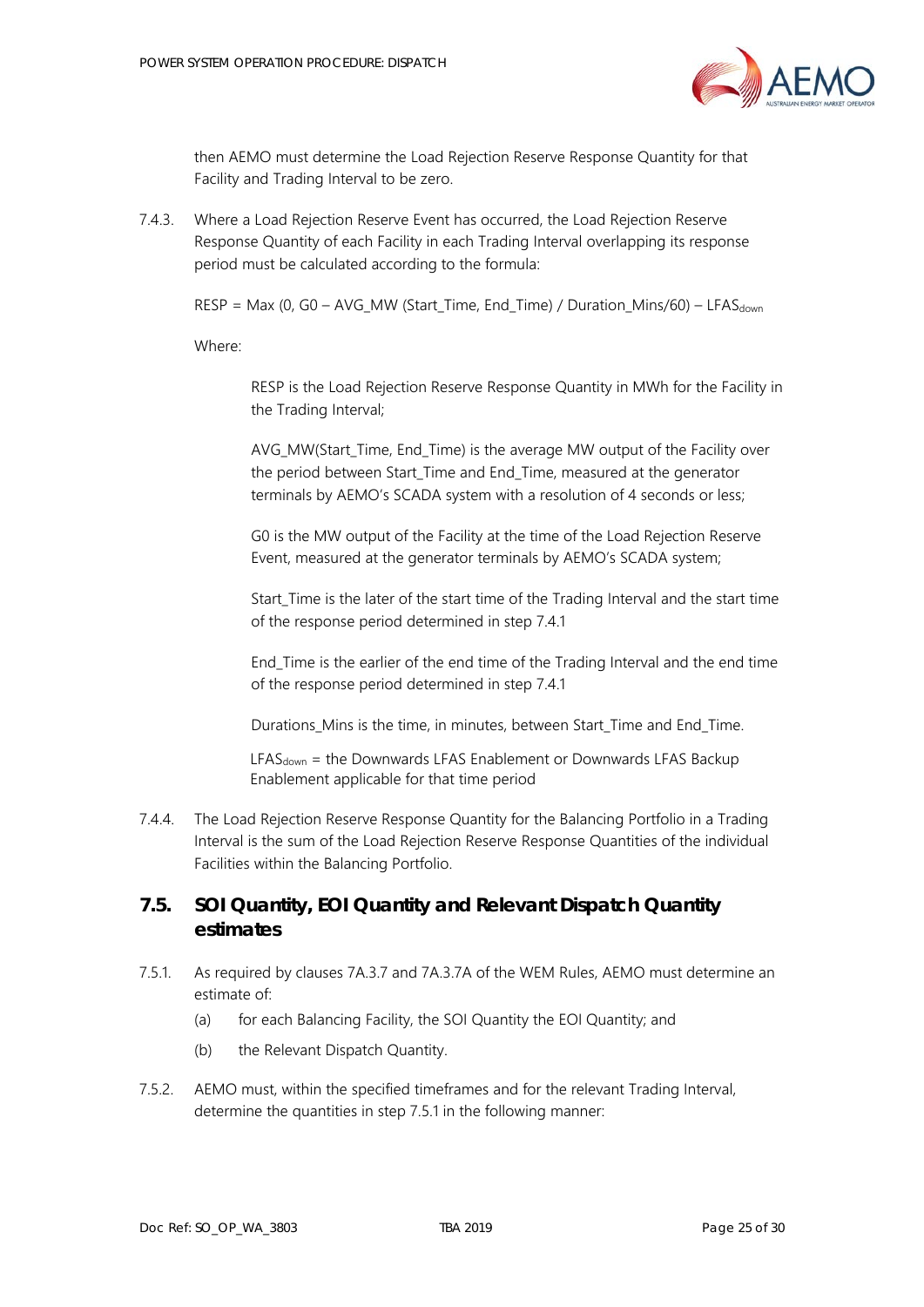

- <span id="page-25-4"></span>(a) where AEMO uses SCADA to monitor the output of a Facility, the EOI Quantity for a Facility for a Trading Interval must be the latest recorded value from AEMO's SCADA system at the end of that Trading Interval;
- <span id="page-25-5"></span>(b) where AEMO does not monitor the output of a Facility by use of SCADA, AEMO must determine the EOI Quantity for that Facility for each Trading Interval as the MW offer quantity listed for that Facility in the BMO;
- <span id="page-25-6"></span>(c) the SOI Quantity for a Facility for a Trading Interval must equal the EOI Quantity for the previous Trading Interval; and
- (d) the Relevant Dispatch Quantity must equal the sum of the EOI Quantities for each Balancing Facility, in MWh, at the end of that Trading Interval.
- 7.5.3. AEMO may substitute the values recorded in steps [7.5.2](#page-24-2)[\(a\)](#page-25-4) [7.5.2](#page-24-2)[\(b\)](#page-25-5) and [7.5.2](#page-24-2)[\(c\)](#page-25-6) if it has reason to believe the values are inaccurate.

#### <span id="page-25-0"></span>**7.6. Demand Side Programme curtailment request**

- 7.6.1. For the purpose of the calculation of the amount in MWh by which the Facility was requested to decrease its consumption under clause 7.13.5(a) of the WEM Rules, which is required to be prepared under clause 7.13.1(eG) of the WEM Rules and documented under clause 7.13.5(b) of the WEM Rules, the following will be assumed:
	- (a) If an instruction is given that the demand should be reduced by a specific time then the calculation will be done assuming a reduction starting at the necessary time to achieve the final reduction by the prescribed time according to the ramp rate included in the Dispatch Instruction This ramp rate will take into account the DSP Ramp Rate Limit in accordance with clause 7.6.1C(d).
	- (b) If an instruction is given to reduce demand as quickly as possible, then the calculation will assume the starting time as the time of the Dispatch Instruction and the ramp rate as provided in the Dispatch Instruction, to determine the instructed reduction.

#### <span id="page-25-1"></span>**8. ADMINISTRATION AND REPORTING IN RELATION TO SYNERGY**

#### <span id="page-25-2"></span>**8.1. Limitation of requirements for Synergy**

8.1.1. The requirements of steps [8.2,](#page-25-3) [8.3](#page-26-0) and [8.4](#page-26-1) apply only to steps [3](#page-8-0) and [4.7.](#page-11-1)

#### <span id="page-25-3"></span>**8.2. Reporting in relation to Synergy's WEM Rules obligations**

- <span id="page-25-7"></span>8.2.1. The requirements for AEMO to report to the Economic Regulation Authority any instance where it believes that Synergy has failed to meet its obligations under this Procedure and provide records are specified in clauses 7.6A.5(c) and 7.6A.5(e) of the WEM Rules.
- 8.2.2. The reports referred to in step [8.2.1](#page-25-7) must be submitted as soon as practicable after the occurrence of the event, or after either party becomes aware of the event.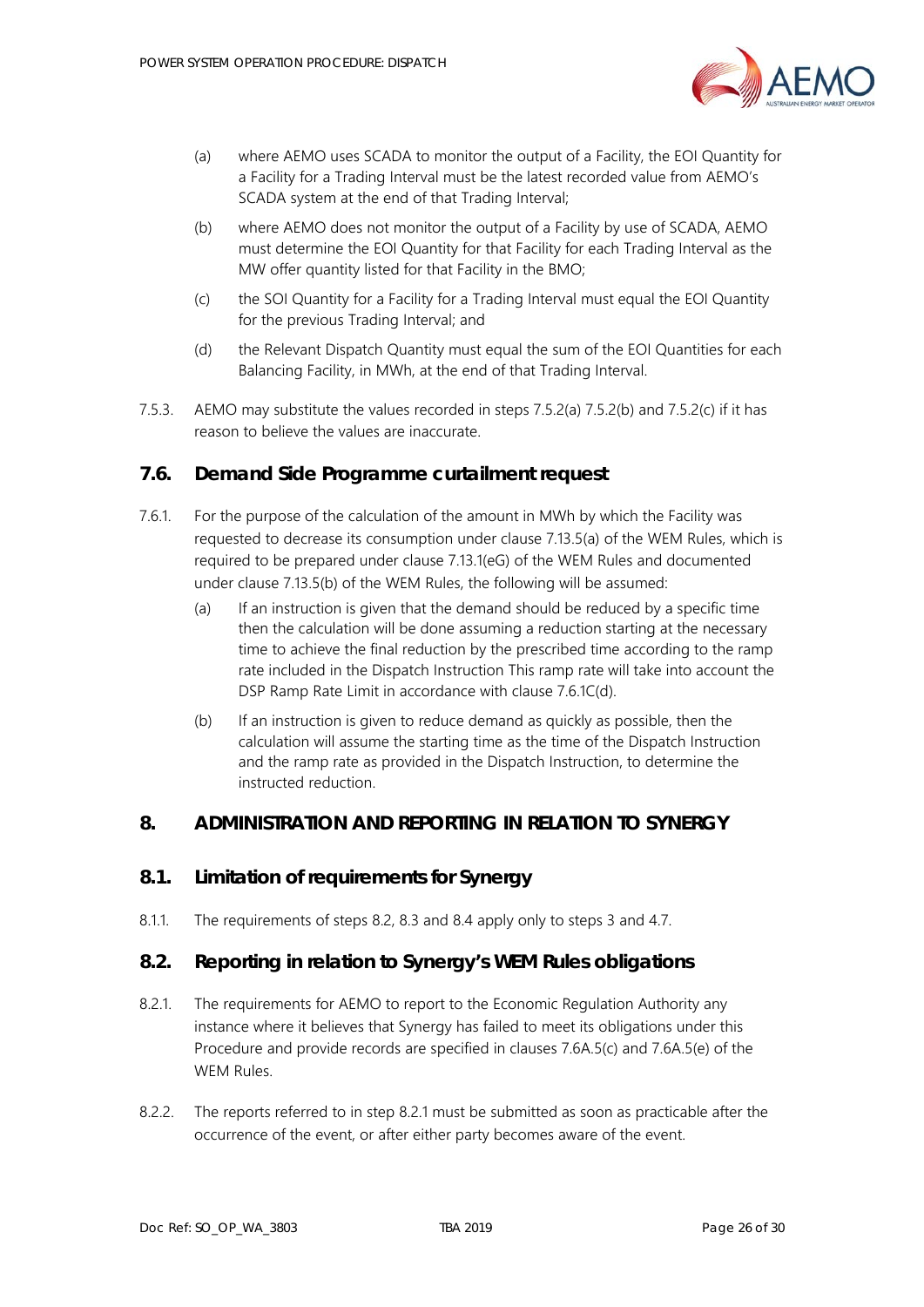

# <span id="page-26-0"></span>**8.3. Appointment of Representative**

- 8.3.1. Synergy and AEMO must:
	- (a) each appoint a representative who must act as the formal point of contact with regard to the operation of this Procedure;
	- (b) provide each other and the Economic Regulation Authority with the name, title and contact details of its representative; and
	- (c) maintain the currency of the appointed representative's details with the relevant parties.

#### <span id="page-26-1"></span>**8.4. Keeping of Records**

8.4.1. The requirements for Synergy and AEMO to retain records created by the operation of this Procedure are specified in clause 7.6A.6 of the WEM Rules.

#### <span id="page-26-2"></span>**8.5. Failure to Agree on an issue within the Procedure**

- 8.5.1. The requirements for AEMO and Synergy to address and reach agreement on any issues arising from the application of this Procedure are specified in clause 7.6A.5(b) of the WEM Rules.
- 8.5.2. Where agreement cannot be reached and arbitration is required, the party seeking arbitration must, in good faith, seek to agree with the other party on the appointment of an arbitrator.
- 8.5.3. If, within 7 days, the parties are unable to agree on the appointment of an arbitrator, the Economic Regulation Authority shall be the arbitrator.
- 8.5.4. Within 7 days of the appointment of an arbitrator, the party seeking arbitration must provide the arbitrator with a report setting out:
	- (a) a description of the issue in dispute;
	- (b) the background to the dispute and a description of the endeavours of the parties to resolve the issue; and
	- (c) the position of both parties on the issue, including what is required to resolve the dispute.
- <span id="page-26-3"></span>8.5.5. The party submitting the report must provide a copy of the report to the other party at the same time the report is submitted to the arbitrator.
- 8.5.6. The other party must submit its own report on the issue to the arbitrator within 2 Business Days of the receipt of the report referred to in step [8.5.5.](#page-26-3)
- 8.5.7. In reviewing the issue, the arbitrator must have regard to the following, in order of precedence:
	- (a) the WEM Rules;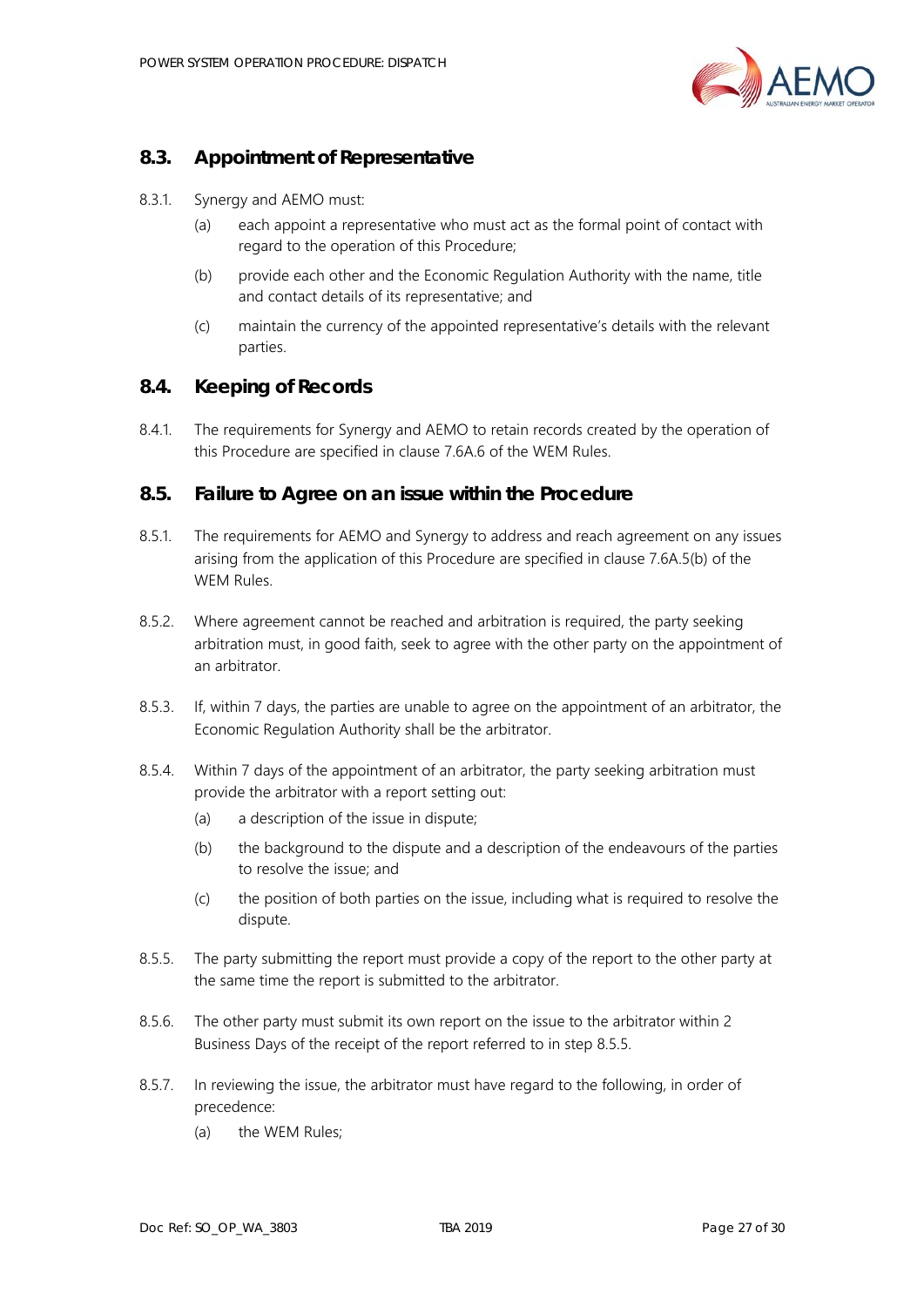

- (b) this Procedure;
- (c) other Market Procedures and Power System Operation Procedures; and
- (d) the alignment of the above to the Wholesale Market Objectives in the context of the issue.
- 8.5.8. The arbitrator may seek further information from either party, and this information must be provided within 2 Business Days of receipt of the request.
- 8.5.9. The arbitrator must provide its draft recommendation to Synergy and AEMO within 10 Business Days of the receipt of the report in step [8.5.5.](#page-26-3) Both parties have 2 Business Days to provide the arbitrator with comments on the draft recommendation.
- 8.5.10. The arbitrator must, within 2 Business Days of receiving comments, issue a binding decision.

# <span id="page-27-0"></span>**9. EXEMPTIONS TO COMMITMENT AND DE-COMMITMENT NOTIFICATION REQUIREMENTS**

# <span id="page-27-1"></span>**9.1. Application for exemption from a Market Participant with a distribution connected Scheduled Generator**

- <span id="page-27-3"></span>9.1.1. A Market Participant with a Scheduled Generator connected to a distribution network that has operating equipment and processes which enable it to synchronise and desynchronise only when it is safe to do so, may apply in writing to AEMO for an exemption from providing notification to AEMO under clauses 7.9.1 and 7.9.5 of the WEM Rules [Clause 7.9.13].
- <span id="page-27-4"></span>9.1.2. The Market Participant's written application for exemption must advise that its Scheduled Generator has operating equipment and processes to enable it to synchronise and de-synchronise only when it is safe to do so. For guidance, the Scheduled Generator must meet the requirements of section 3.6 of the Technical Rules.
- 9.1.3. The written application for an exemption described in step [9.1.1](#page-27-3) must be directed to AEMO via email (wa.sm.operations@aemo.com.au) and signed by an Authorised Officer.

### <span id="page-27-2"></span>**9.2. AEMO's assessment of the application**

- 9.2.1. AEMO will assess a written application made under step [9.1.1](#page-27-3) by reviewing the SCADA and protection systems to ensure that the criteria referred to in step [9.1.2](#page-27-4) is satisfied.
- <span id="page-27-5"></span>9.2.2. Upon verification by AEMO that the Scheduled Generator satisfies the criteria set out in step [9.1.2,](#page-27-4) the Market Participant will be deemed to have operating equipment and processes which enable its distribution connected Scheduled Generator to synchronise and de-synchronise only when it is safe to do so, therefore qualifying for an exemption [Clause 7.9.14].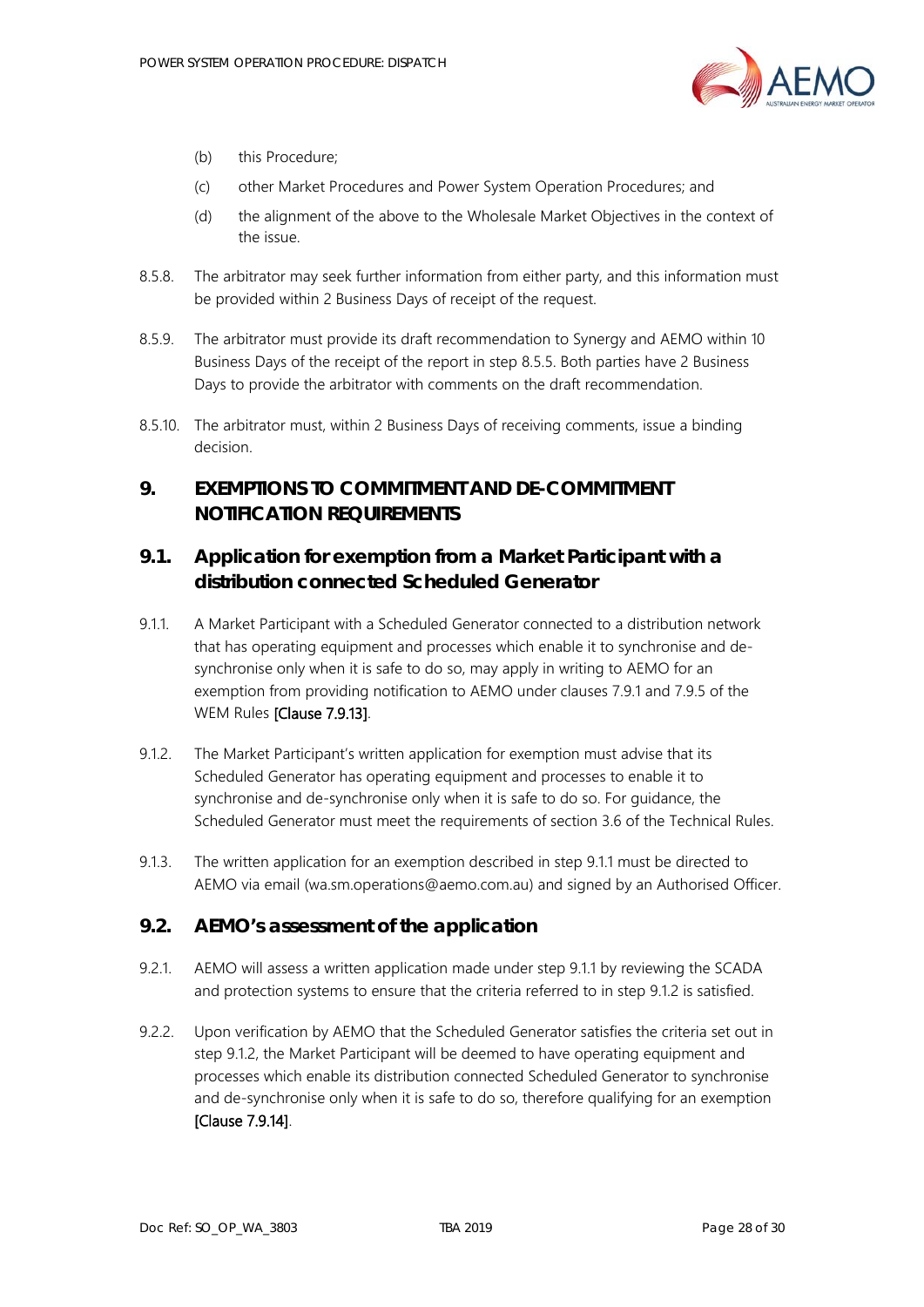

<span id="page-28-2"></span>9.2.3. If AEMO is unable to verify that the Market Participant's distribution connected Scheduled Generator satisfies the criteria set out in step [9.1.2](#page-27-4) then the Market Participant will not at that time be deemed to have operating equipment and processes which enable its distribution connected Scheduled Generator to synchronise and desynchronise only when it is safe to do so, therefore not qualifying for an exemption.

# <span id="page-28-0"></span>**9.3. AEMO's determination**

- <span id="page-28-3"></span>9.3.1. AEMO must provide written notification to a Market Participant of the outcome of its assessment made under step [9.2](#page-27-2) as follows:
	- (a) if step [9.2.2](#page-27-5) applies, the Market Participant will be advised that the distribution connected Scheduled Generator for which the application was made is exempt from clauses 7.9.1 and 7.9.5 of the WEM Rules, including the reasons for the decision and the effective date of the exemption; or
	- (b) if step [9.2.3](#page-28-2) applies, the Market Participant will be advised that the distribution connected Scheduled Generator does not qualify for an exemption from clauses 7.9.1 and 7.9.5 of the WEM Rules, including the reasons for this decision.
- <span id="page-28-4"></span>9.3.2. AEMO will use best endeavours to complete its assessment under step [9.2](#page-27-2) and provide written notice of its determination under step [9.3.1](#page-28-3) within 10 Business Days of receiving an application under step [9.1.1.](#page-27-3)
- 9.3.3. Where written notification pursuant to step [9.3.1](#page-28-3)[\(b\)](#page-28-4) is provided advising that the Scheduled Generator does not qualify for an exemption, the Market Participant may reapply at any time following the steps set out in step [9.1.](#page-27-1)

### <span id="page-28-1"></span>**9.4. Revocation of an exemption**

- <span id="page-28-5"></span>9.4.[1](#page-28-7). A Market Participant must notify AEMO in writing via email<sup>1</sup> as soon as it becomes aware that it no longer satisfies the criteria referred to in step [9.1.2](#page-27-4) or any other matter or thing which might prevent the exempted Scheduled Generator from synchronising or de-synchronising safely [Clause 7.9.16].
- <span id="page-28-6"></span>9.4.2. Upon assessing the information provided in the notification under step [9.4.1,](#page-28-5) or in the event that it becomes aware of any other information, AEMO may revoke an exemption if it is no longer satisfied that the Scheduled Generator meets the requirements assessed under step [9.4.1.](#page-28-5)
- 9.4.3. AEMO will notify the Market Participant of its decision to revoke an exemption in writing as soon as practicable after it has made its assessment under step [9.4.2](#page-28-6) by a notice prepared in accordance with clause 7.9.17 of the WEM Rules. The notification will include reasons for its decision and the date and time from which the exemption will cease to apply.

j

<span id="page-28-7"></span><sup>1</sup> To wa.sm.operations@aemo.com.au.